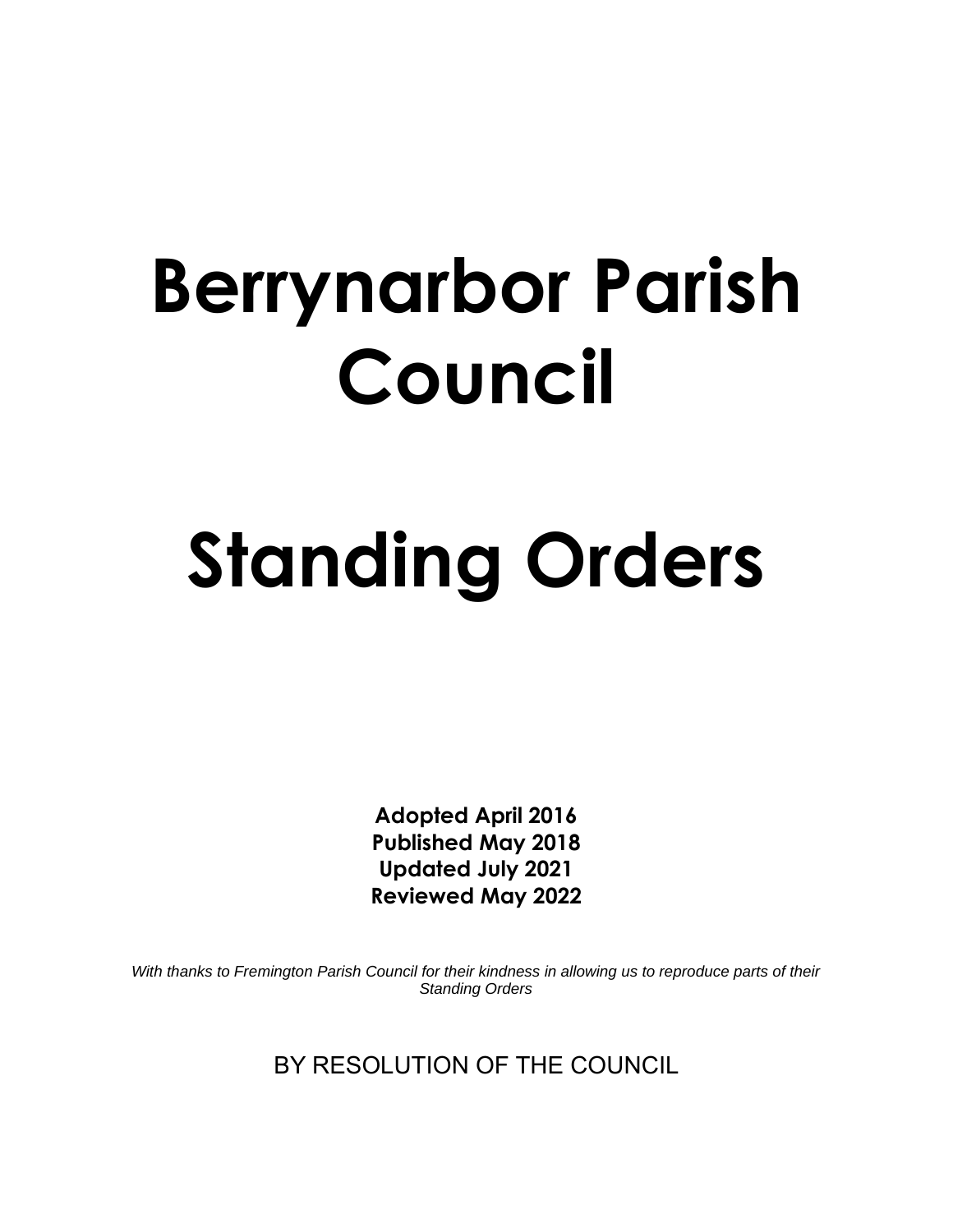#### **1 Meetings**

Mandatory for full Council meetings Mandatory for committee meetings  $\bullet$ Mandatory for sub-committee meetings

■● **a** Meetings shall not take place in premises, which at the **time of the meeting, are used for the supply of alcohol unless no other premises are available free of charge or at a reasonable cost.** 

● **b When calculating the 3 clear days for notice of a meeting to Councillors and the public, the day on which notice was issued, the day of the meeting, the weekend, a day of the Christmas break, a day of the Easter break or of a bank holiday or a day appointed for public thanksgiving or morning shall not count. (It is not considered best practise to include Saturdays as a day for calculating publication of minutes and agenda therefore as Berrynarbor Parish Council meet on a Tuesday, minutes and agenda will be published on the Wednesday prior to meetings.**

- ●● c **Meetings shall be open to the public unless their presence is prejudicial to the public interest by reason of the confidential nature of the business to be transacted or for other special reasons. The public's exclusion from part or all of a meeting shall be by a resolution which shall give reasons for public's exclusion.**
- d Subject to Standing Order 1(f) a member of the public may speak on any agenda item subject to the agreement of the majority of Councillors present and with permission of the Chairman. [Meetings of the Parish Council are not public meetings but members of the public have a statutory right to attend meetings of the council as observers. They have **no legal right to speak unless the Parish Council Chairman authorises them to do so**. However, as part of its community engagement, Berrynarbor Parish Council sets out a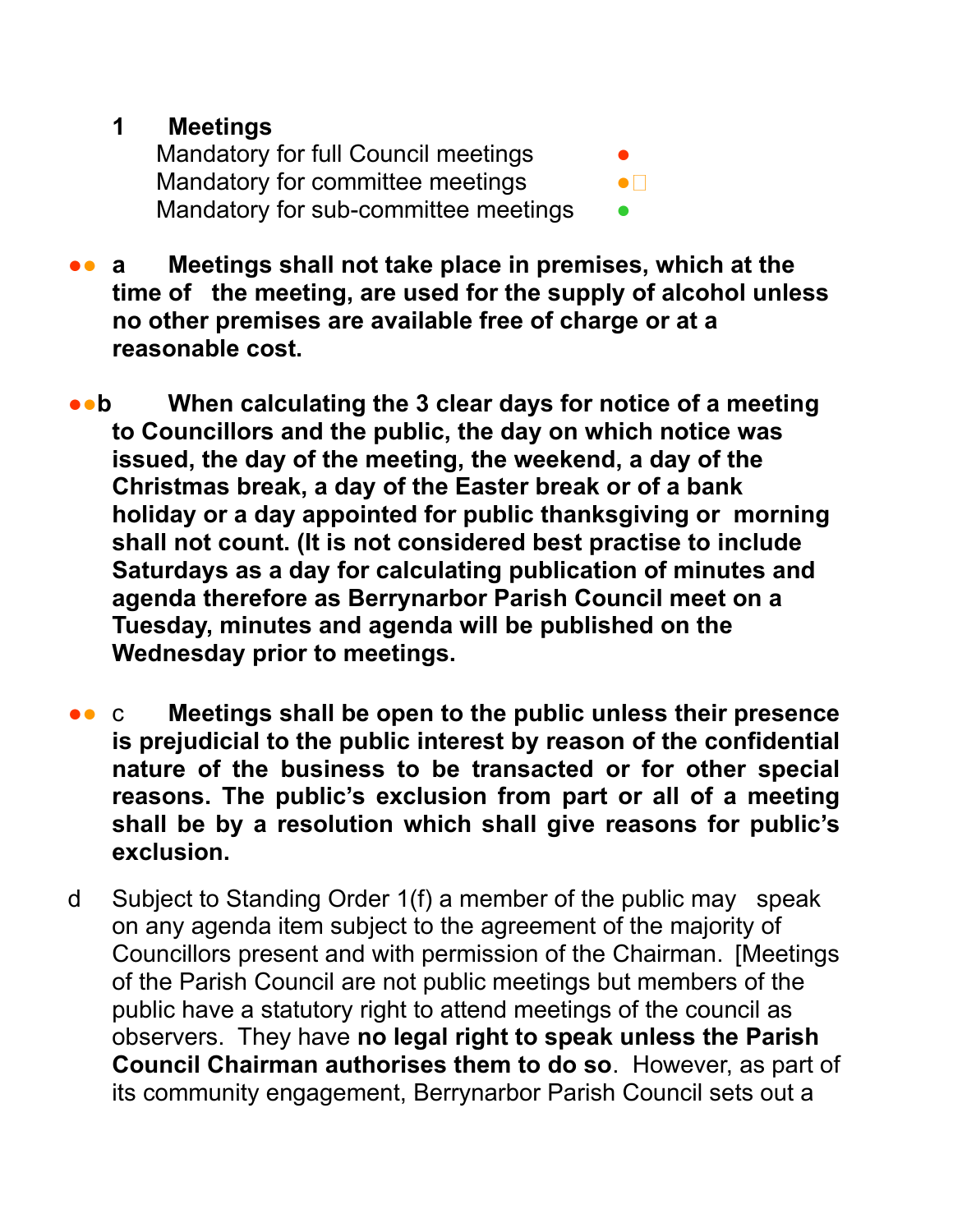time for public participation near the beginning of its meeting when members of the public are invited to speak.

**Members of the public should not be involved in the decision making of the Council. The Council should not make any instant decisions at the behest of members of the public on items that are not included in the Agenda. As a matter of best practice the public forum will be kept separate from debate of councillors.** 

If matters raised are not on the agenda for the meeting these can be used to form part of the agenda for a future meeting at the discretion of the Council. Members of the public are welcome to stay for the Council meeting after the public session as observers, but will not be able to join in the discussion unless invited to do so by the Chairman.]

- e Subject to Standing Order 1(c) above, members of the public are permitted to make representations, ask questions and give evidence in respect of any item of business relating to the Council during the Public Participation Period (the Public Paricipation period shall not exceed 15 minutes).
- f Subject to Standing Order 1(d & e) above, each member of the public is entitled to speak once only in respect of business itemised on the agenda and shall not speak for more than 3 minutes. Members of the public need to identify which business item on the agenda that they wish to speak and not speak more than 3 minutes.
- g In accordance with Standing Order 1(e) above, a question asked by a member of the public during a public participation session at a meeting shall not require a response or debate within that meeting. It will be noted and if necessary, tabled onto the next agenda.
- h A record of a public participation session at a meeting shall be included in the minutes of that meeting – details of the individual or parties making representation will be recorded.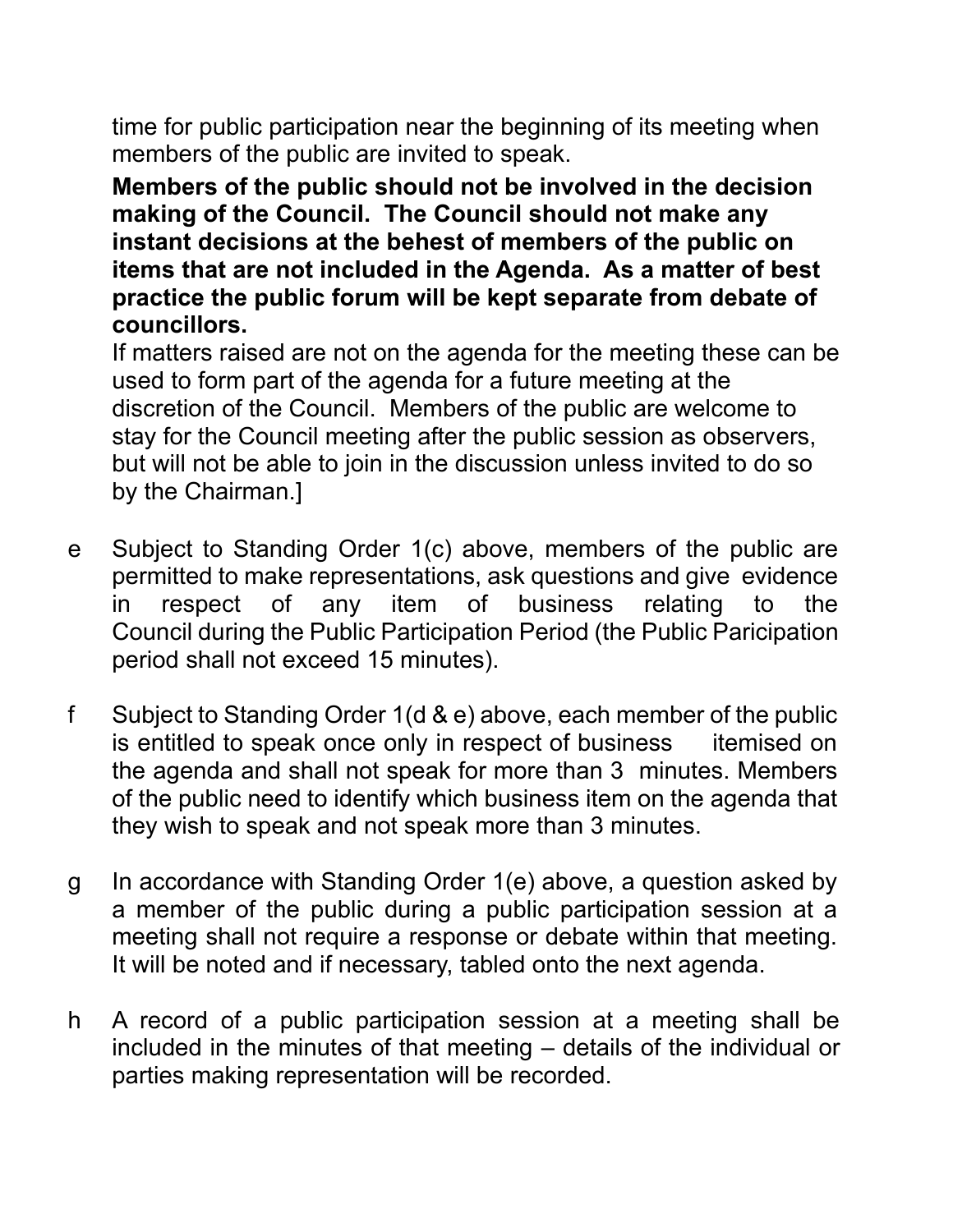- i A person shall raise his hand when requesting to speak
- j Any person speaking at a meeting shall address his comments to the Chairman.
- k Only one person is permitted to speak at a time. If more than one person wishes to speak, the Chairman shall direct the order of speaking.

●● l **Photographing, recording, broadcasting or transmitting the proceedings of a meeting must be carried out in accordance with the Council's adopted Protocol on recording/filming Council meetings**. **A person present at a meeting may not provide an oral report or oral commentary about a meeting as it takes place without permission.**

**••** m In accordance with Standing Order 1(c) above, the **press shall be provided reasonable facilities for the taking of their report of all or part of a meeting at which they are entitled to be present**.

n **Subject to Standing Orders which indicate otherwise, anything authorised or required to be done by, to or before the Chairman may in his absence be done by, to or before the Vice-Chairman.**

● o **The Chairman, if present, shall preside at a meeting. If absent from a meeting, the Vice-Chairman, if present, shall preside. If both the Chairman and the Vice-Chairman are absent from a meeting, a Councillor as chosen by the Councillors present at the meeting shall preside at the meeting.**

**•••** Subject to model Standing Order 1 (v) below, all **questions at a meeting shall be decided by a majority of the**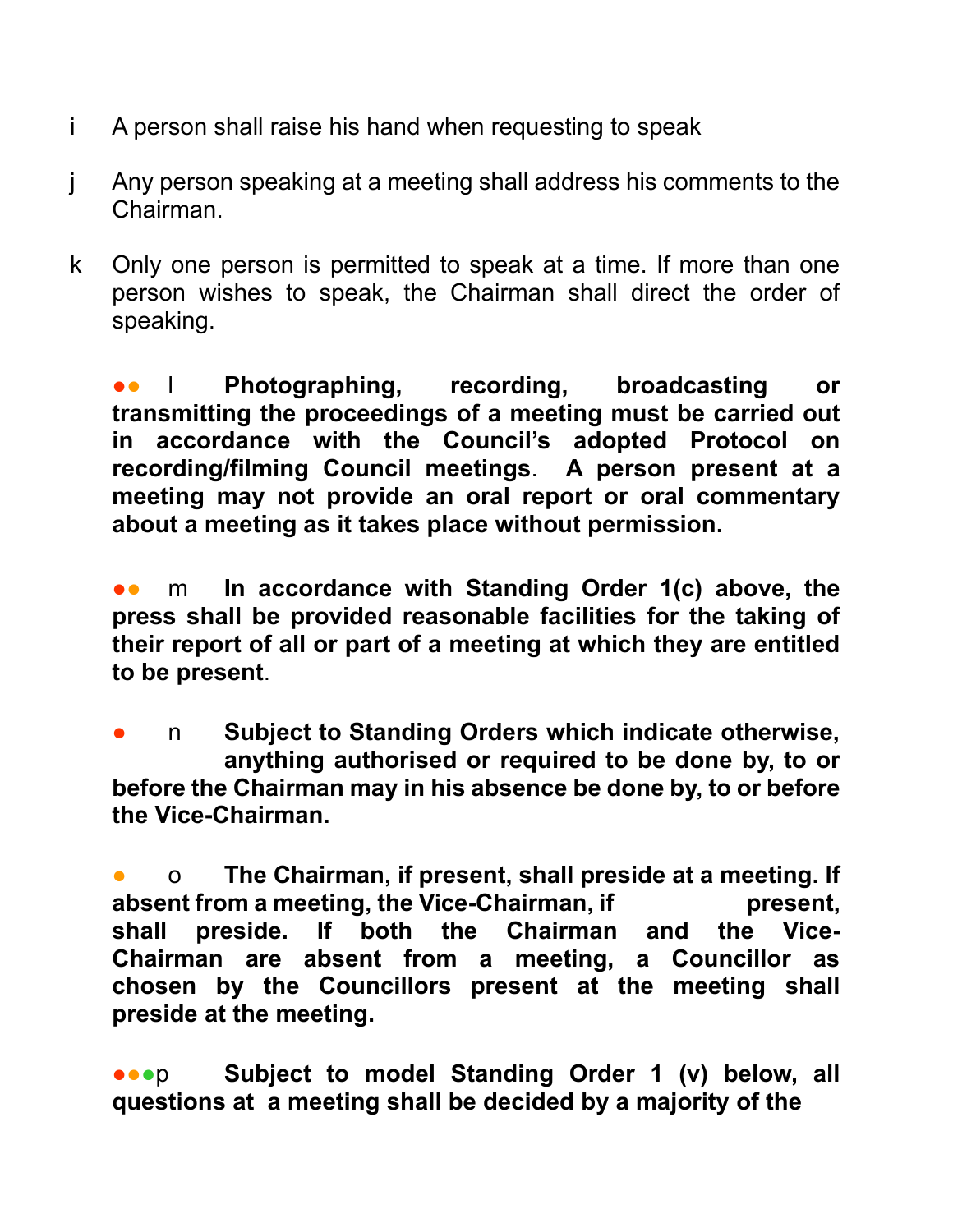**Councillors present and voting thereon.**

**••• q** The Chairman may give an original vote on any matter **put to the vote, and in the case of an equality of votes may his casting vote whether or not he gave an original vote.** (*See also Standing Orders 2 (i) and (j) below.*)

● r **Unless Standing Orders provide otherwise, voting on any question shall be by a show of hands. At the request of a**

**Councillor, the voting on any question shall be recorded so as to show whether each Councillor present and voting gave his vote for or against that question.**

- s **The minutes of a meeting shall record the names of Councillors present** along with:
- The time and place of the meeting.

The names of Councillors who have given apologies. Interests that have been declared by Councillors and noncouncillors with voting rights.

The grant of dispensations (if any) to Councillors and noncouncillors with voting rights.

Whether a Councillor or non-councillor with voting rights left the meeting when matters that they held interest in were being considered.

A brief summary of public participation.

The resolutions made.

**●●●t The code of conduct adopted by the Council shall apply to all Councillors in respect of the entire meeting.** 

**••• An interest arising from the code of conduct adopted by the Council, the existence and nature of which is required to be disclosed by a Councillor at a meeting shall be recorded in the minutes.** (*See also Standing Orders 7 and 8 below*.)

● v **No business may be transacted at a meeting unless at least one third of the whole number of members of the Council**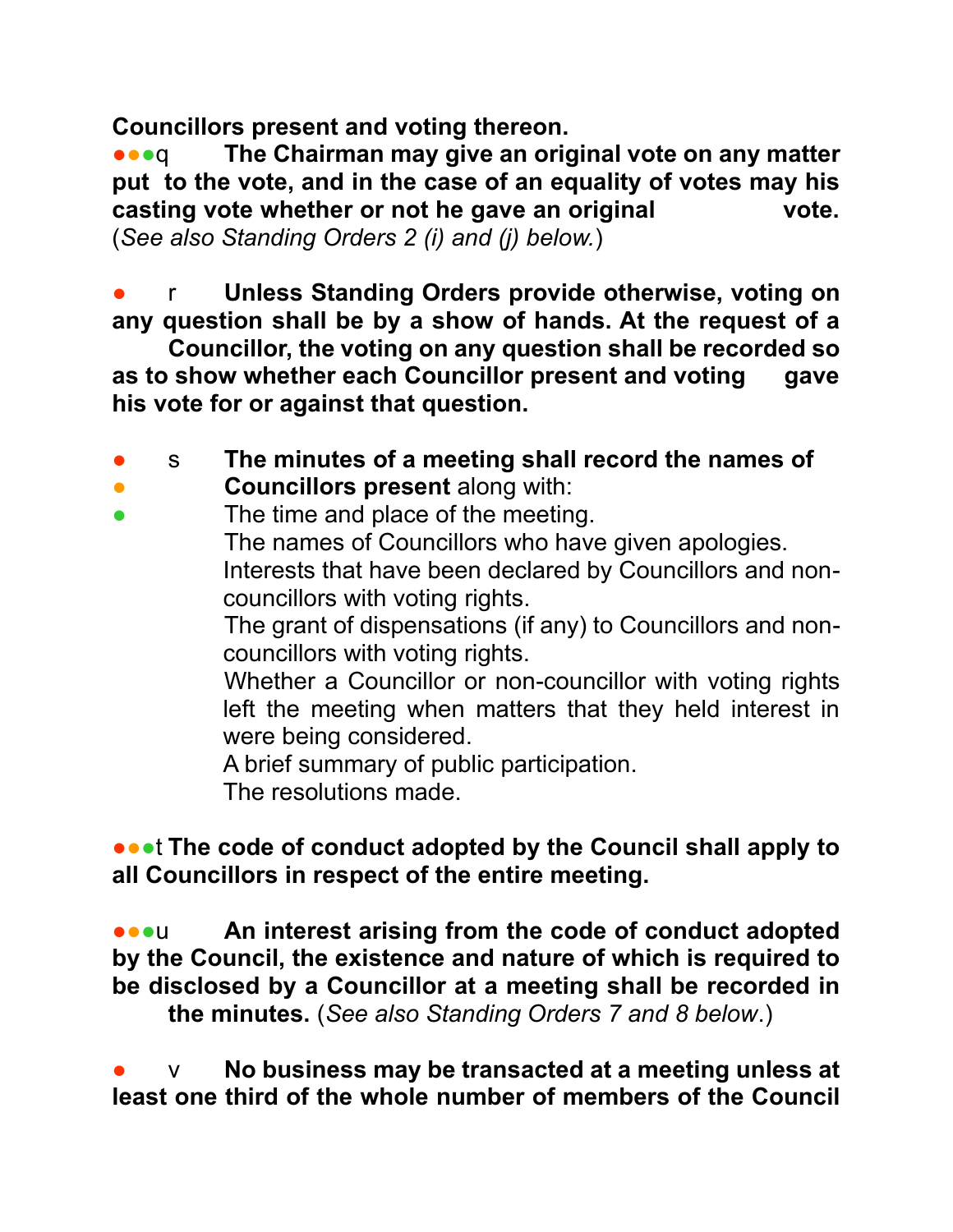#### **are present and in no case shall the quorum of a meeting be less than 3.**

●●

w **If a meeting is or becomes inquorate no business shall be transacted** and the meeting shall be adjourned. Any outstanding business of a meeting so adjourned shall be transacted at a following meeting.

x Meetings shall not exceed a period of 3 hours.

## **2 Ordinary Council meetings**  *See also Standing Order 1 above*

- a **In an election year, the annual meeting of the Council shall be held on or within 14 days following the day on which the new Councillors elected take office.**
- b **In a year which is not an election year, the annual meeting of a Council shall be held on such day in May as the Council may direct.**
- c **If no other time is fixed, the annual meeting of the Council shall take place at 6pm.**
- d **In addition to the annual meeting of the Council, at least three other ordinary meetings shall be held in each year on such dates and times as the Council directs.**
- e **The election of the Chairman and Vice-Chairman of the Council shall be the first business completed at the annual meeting of the Council.**
- f **The Chairman of the Council, unless he has resigned or becomes disqualified, shall continue in office and preside at the annual meeting until his successor is elected at the next annual meeting of the Council.**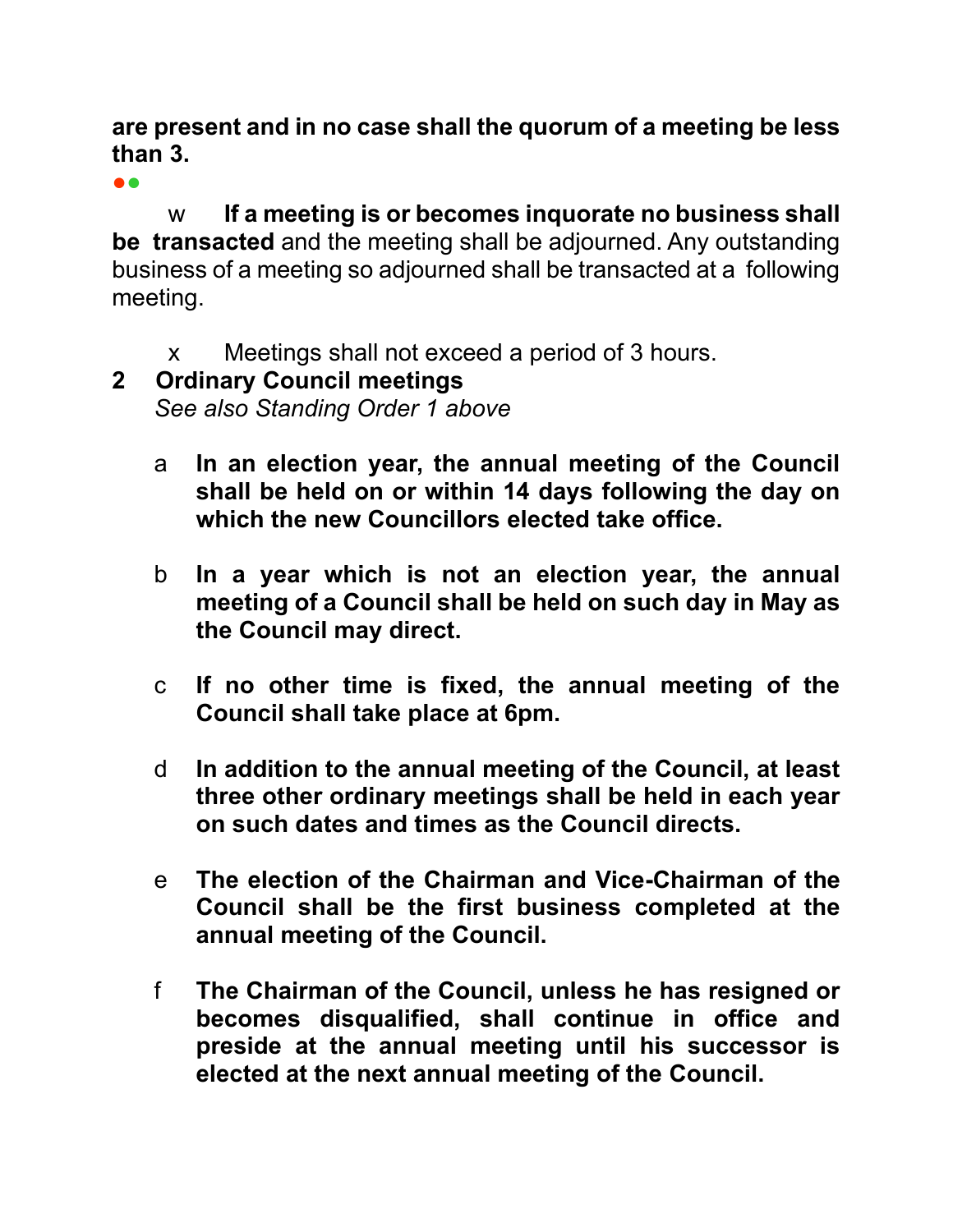- g **The Vice-Chairman of the Council, if any, unless he resigns or becomes disqualified, shall hold office until immediately after the election of the Chairman of the Council at the next annual meeting of the Council.**
- h **In an election year, if the current Chairman of the Council has not been re-elected as a member of the Council, he shall preside at the meeting until a successor Chairman of the Council has been elected. The current Chairman of the Council shall not have an original vote in respect of the election of the new Chairman of the Council but must give a casting vote in the case of an equality of votes.**
- i **In an election year, if the current Chairman of the Council has been re-elected as a member of the Council, he shall preside at the meeting until a new Chairman of the Council has been elected. He may exercise an original vote in respect of the election of the new Chairman of the Council and must give a casting vote in the case of an equality of votes.**
- j Following the election of the Chairman of the Council and Vice-Chairman of the Council at the annual meeting of the Council, the order of business shall be as follows.

i In an election year, delivery by Councillors of their declarations of acceptance of office and division of responsibilities allotted: Planning/Manor Hall Management Committee/Home Defence & Emergency Officer/Footpaths Officer/Play Equipment Officer/Member to Check Invoices for Payment/Tree Warden/Personnel Officer/Governor to Berrynarbor School as and when the term of office expires/Snow Warden/Finance Officer.

ii Confirmation of the accuracy of the minutes of the last meeting of the Council and to receive and note minutes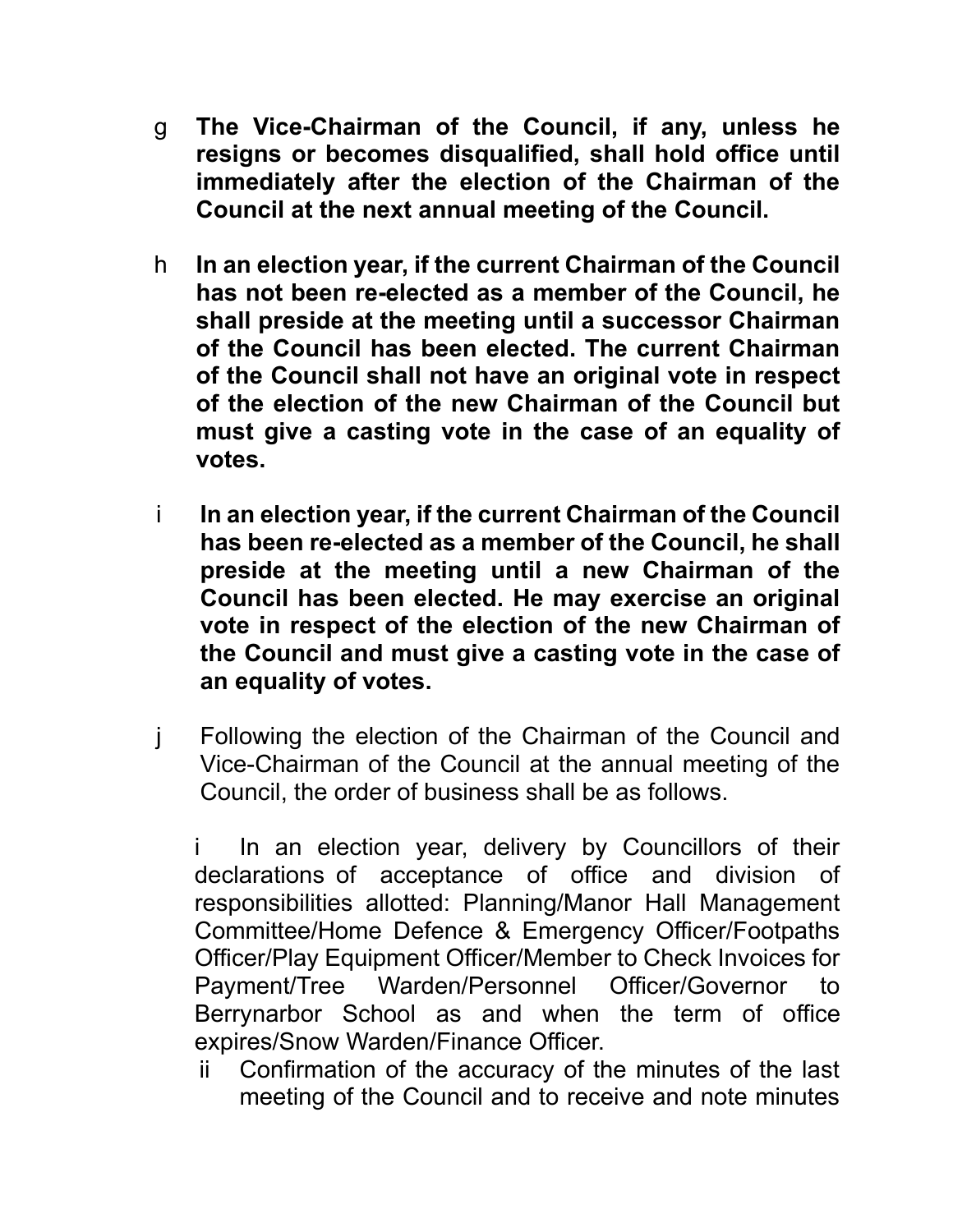of and/or to determine recommendations made by committees.

- iii Review of delegation arrangements to committees, subcommittees, employees and other local authorities.
- iv Review of the terms of references for committees.
- v Receipt of nominations to existing committees.
- vi Appointment of any new committees, confirmation of the terms of reference, the number of members (including, if appropriate, substitute Councillors) and receipt of nominations to them.
- vii Review and adoption of appropriate Standing Orders and Financial Regulations.
- viii Review of arrangements, including any charters, with other local authorities and review of contributions made to expenditure incurred by other local authorities.
- ix Review of representation on or work with external bodies and arrangements for reporting back.
- x Establishing or reviewing the Council's policy for dealing with the press/media

#### **3 Proper Officer**

- a **The Council's Proper Officer shall be either (i) the Clerk or such other employee as may be nominated by the Council from time to time or (ii) such other employee appointed by the Council to undertake the role of the Proper Officer during the Proper Officer's absence. The Proper Officer and the employee appointed to act as such during the Proper Officer's absence shall fulfil the duties assigned to the Proper Officer in Standing Orders.**
- b The Council's Proper Officer shall do the following.
	- i **Sign and serve on Councillors by delivery or post at their residences or by email authenticated in such manner as the Proper Officer thinks fit a summons confirming the time, date, venue and the agenda of a**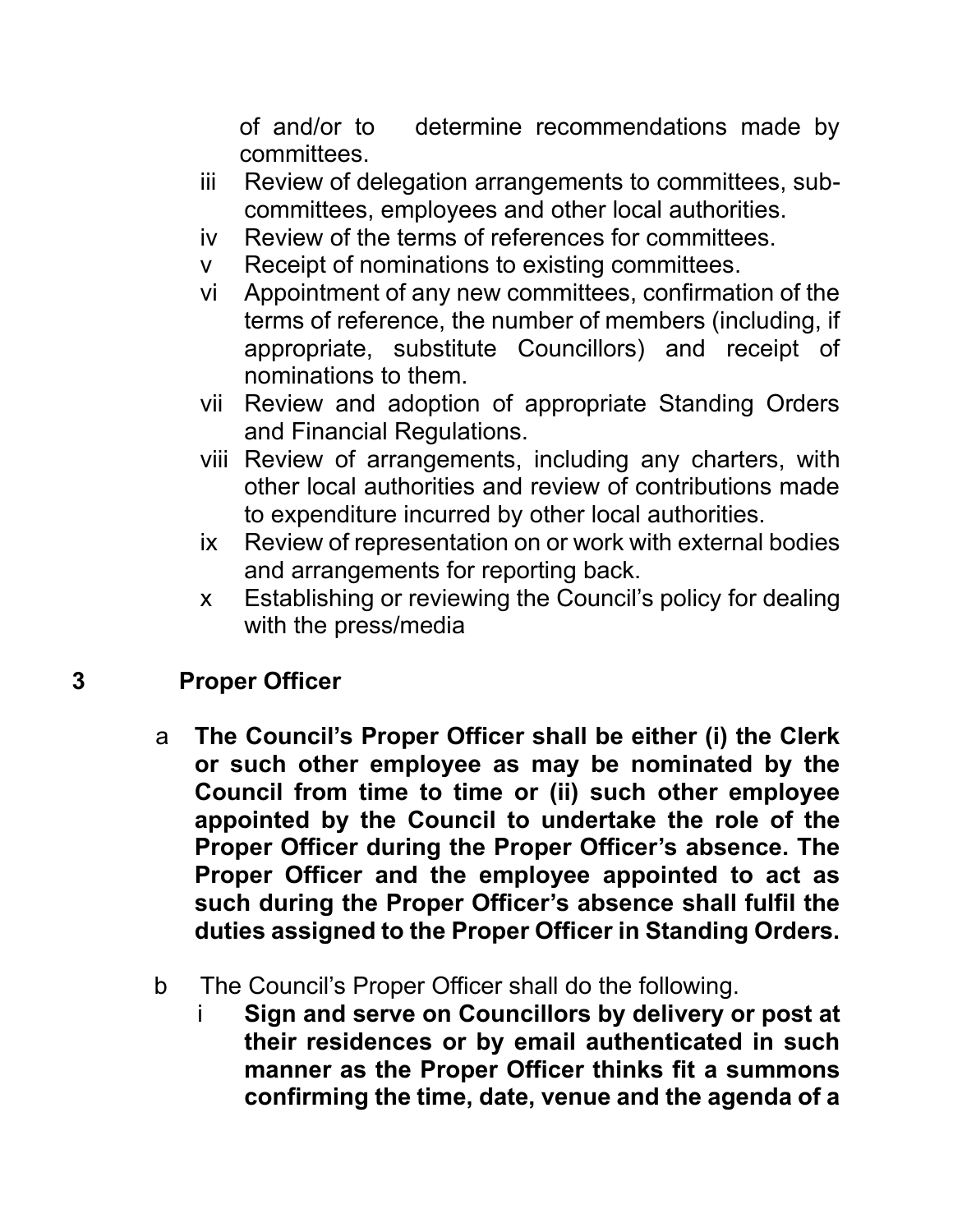**meeting of the Council and a meeting of a committee**  and sub-committee **at least 3 clear days before the meeting.**

- ii **Give public notice of the time, date, venue and agenda at least 3 clear days before a meeting of the Council or a meeting of a committee** or a subcommittee **(provided that the public notice with agenda of an extraordinary meeting of the Council convened by Councillors is signed by them)**.
- iii Subject to Standing Orders 4(a)–(e) below, include in the agenda all motions in the order received unless a Councillor has given written notice at least 7 days before the meeting confirming his withdrawal of it.
- iv **Convene a meeting of full Council for the election of a new Chairman of the Council, occasioned by a casual vacancy in his office, in accordance with Standing Order** [**3(b)i**] OR [3(b)ii] **above**.
- v Make available for inspection the minutes of meetings.
- vi **Receive and retain copies of byelaws made by other local authorities.**
- vii **Receive and retain declarations of acceptance of office from Councillors.**
- viii Retain a copy of every Councillor's register of interests and any changes to it and keep copies of the same available for inspection.
- ix Keep proper records required before and after meetings;
- x Process all requests as soon as possible (the Parish Council will aim to provide a response as soon as possible and within 20 working days) made under the Freedom of Information Act 2000 and Data Protection Act 1998, in accordance with and subject to the Council's procedures relating to the same.
- xi Receive and send general correspondence and notices on behalf of the Council except where there is a resolution to the contrary.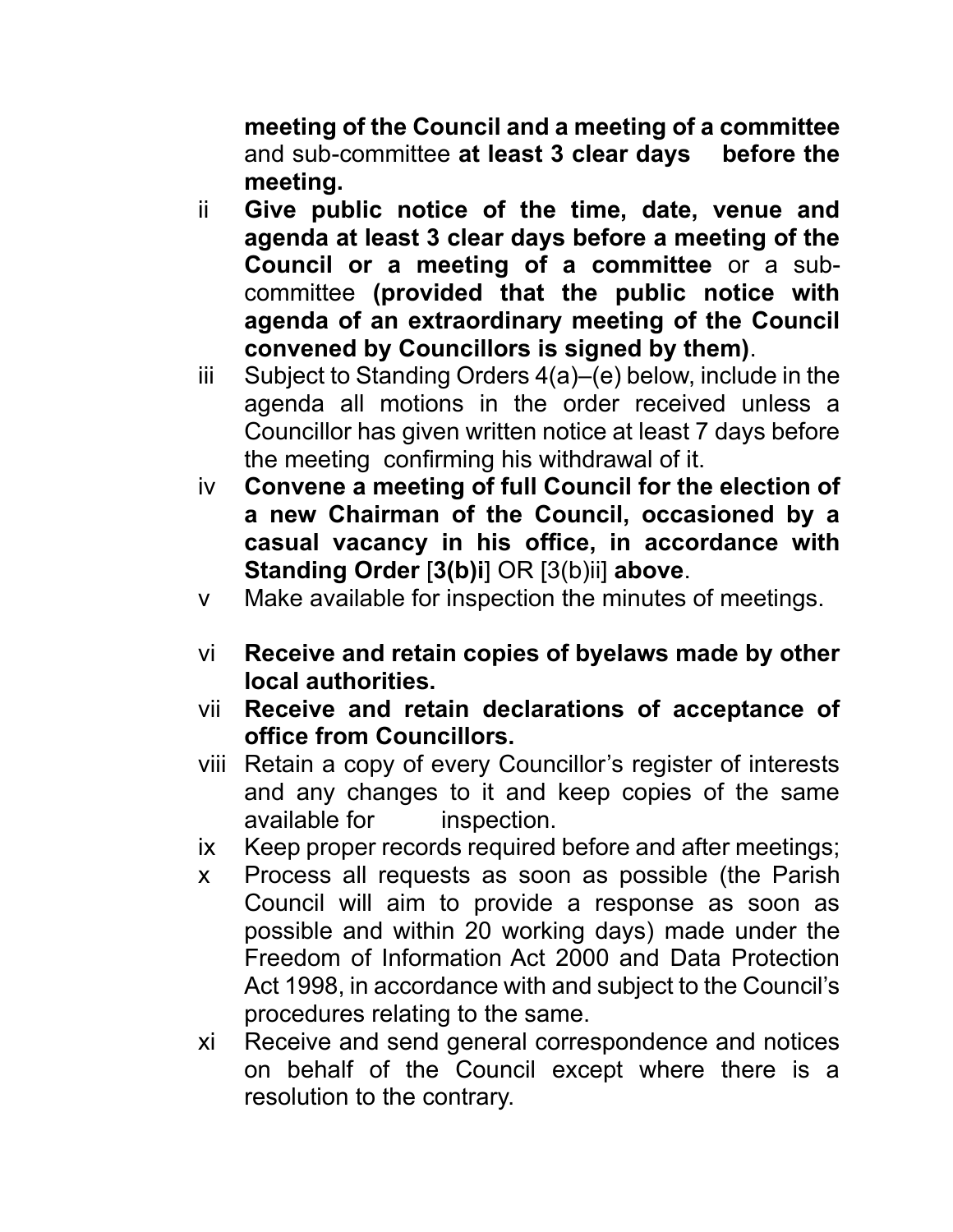- xii Manage the organisation, storage of and access to information held by the Council in paper and electronic form.
- xiii Arrange for legal deeds to be signed by 2 Councillors and witnessed (*See also model Standing Orders 14(a) and (b).*
- xiv Arrange for the prompt authorisation, approval, and instruction regarding any payments to be made by the Council in accordance with the Council's financial regulations.
- xv Record every planning application notified to the Council and the Council's response to the local planning authority.
- xvi Refer a planning application received by the Council to the Planning Officer or in his absence the Chairman of the Council immediately on receipt to facilitate an extraordinary meeting if the nature of a planning application requires consideration before either the next ordinary meeting of the Council or the Supplementary and Planning Meeting.
- xvii Retain custody of the seal of the Council (if any) which shall not be used without a resolution to that effect.
- xviii Action or undertake activity or responsibilities instructed by resolution or contained in Standing Orders.

xix Retain custody of a book containing a register of interests declared by Councillors at meetings.

#### **4 Motions requiring written notice**

- a In accordance with Standing Order 3(b)(iii) above, no motion may be moved at a meeting unless it is included in the agenda.
- b The Proper Officer may, before including a motion in the agenda received in accordance with Standing Order 4(a) above, correct obvious grammatical or typographical errors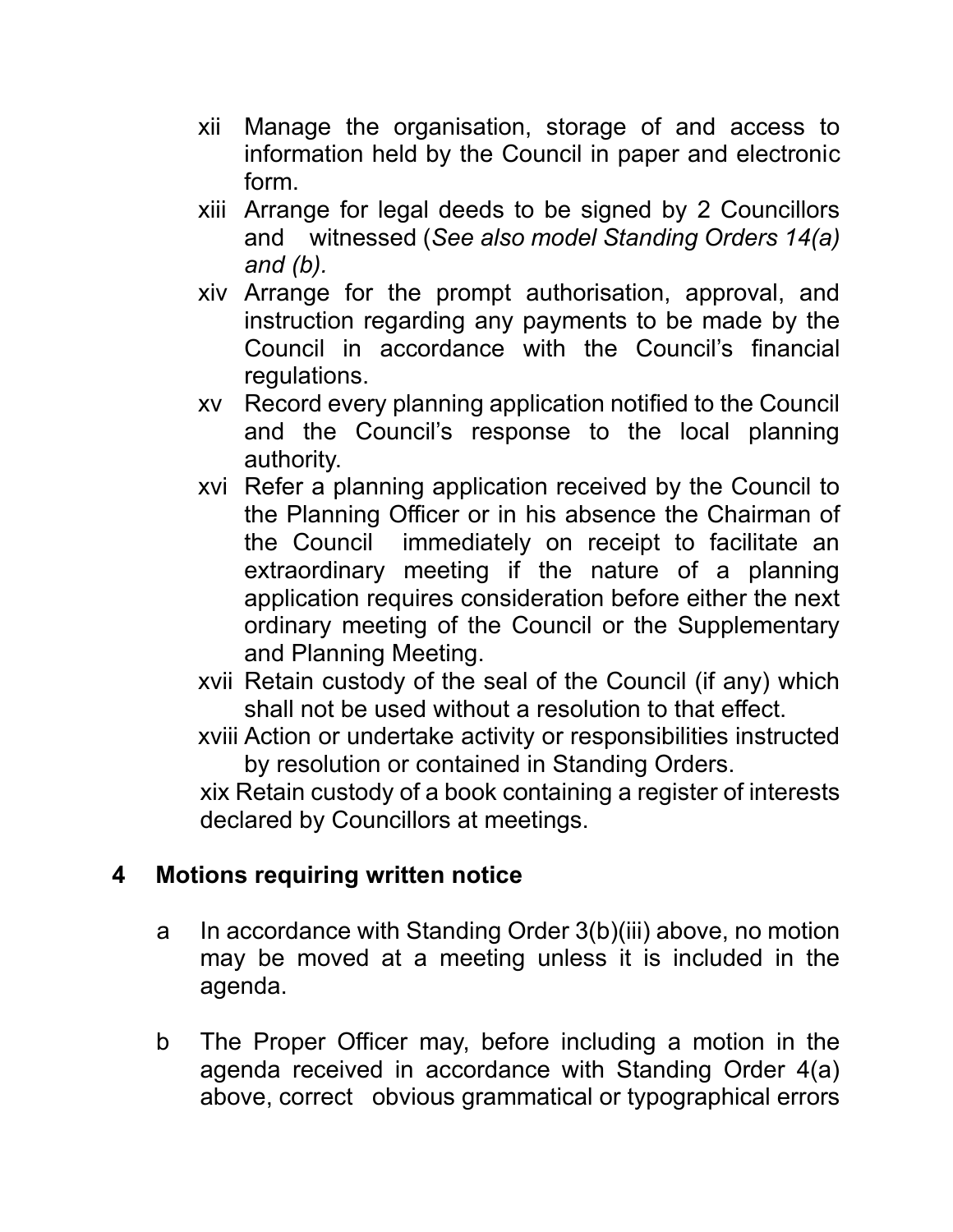in the wording of the motion.

- c Every motion rejected in accordance with the Council's Standing Orders shall be duly recorded in the minutes giving reasons for its rejection.
- d Every motion and resolution shall relate to the Council's statutory functions, powers and lawful obligations or shall relate to an issue which specifically affects the Council's area or its residents.

## **5 Motions not requiring written notice**

- a Motions in respect of the following matters may be moved without written notice.
	- i To appoint a person to preside at a meeting.
	- ii To approve the absences of Councillors.
	- iii To approve the accuracy of the minutes of the previous meeting.
	- iv To correct an inaccuracy in the minutes of the previous meeting.
	- v To dispose of business, if any, remaining from the last meeting.
	- vi To alter the order of business on the agenda for reasons of urgency or expedience.
	- vii To proceed to the next business on the agenda.
	- viii To close or adjourn debate.
	- ix To refer by formal delegation a matter to a committee or to a sub-committee or an employee.
	- x To appoint a committee or sub-committee or any Councillors (including substitutes) thereto.
	- xi To receive nominations to a committee or subcommittee.
	- xii To dissolve a committee or sub-committee.
	- xii To note the minutes of a meeting of a committee or subcommittee.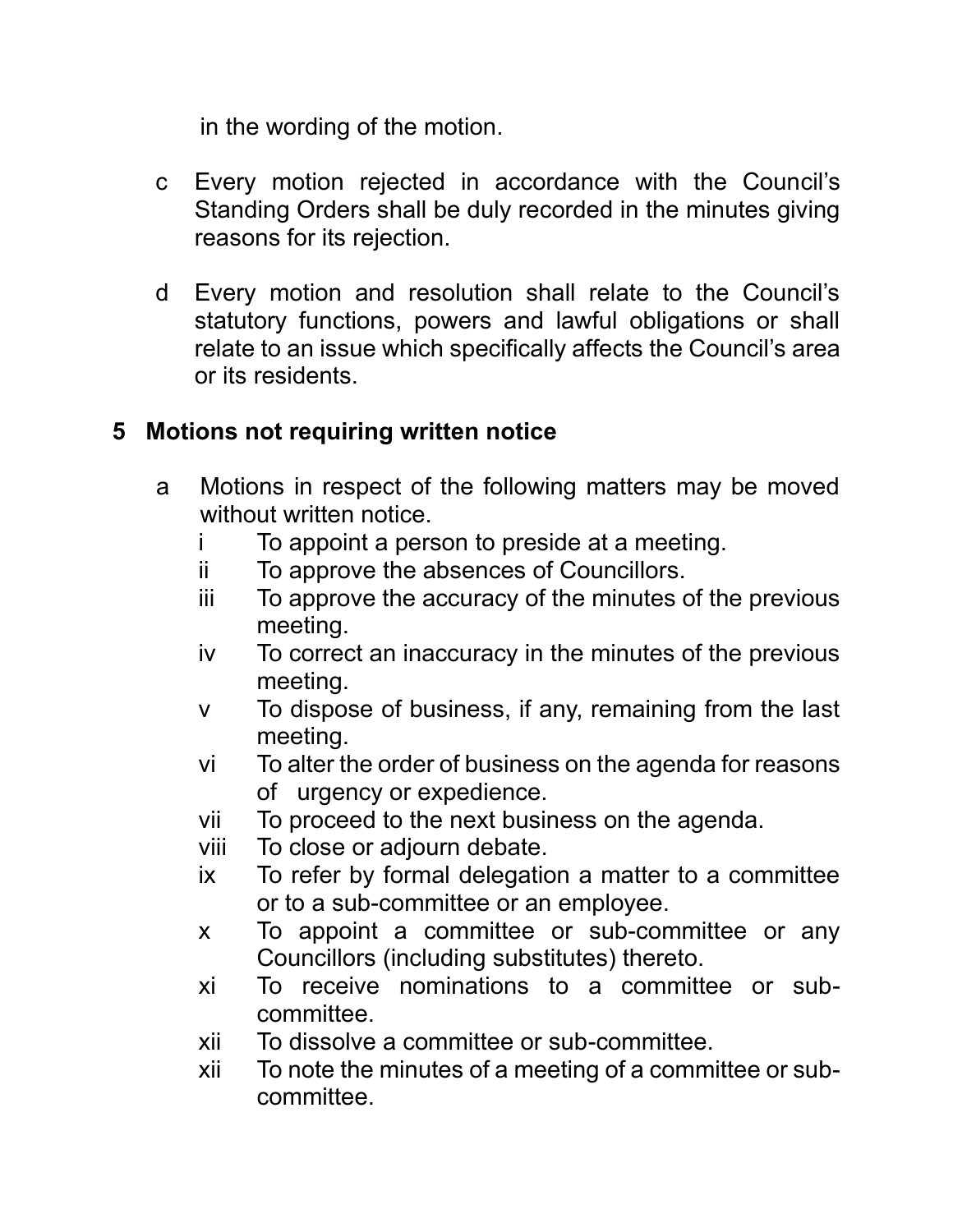- xiv To consider a report and/or recommendations made by a committee or a sub- committee or an employee.
- xv To consider a report and/or recommendations made by an employee, professional advisor, expert or consultant.
- xvi To authorise legal deeds signed by two Councillors and witnessed. *(See Standing Orders 14(a) and (b) below.)*
- xvii To authorise the payment of monies up to £500.00.
- xviii To amend a motion relevant to the original or substantive motion under consideration which shall not have the effect of nullifying it.
- xix To extend the time limit for speeches.
- xx To exclude the press and public for all or part of a meeting.
- xxi To silence or exclude from the meeting a Councillor or a member of the public for disorderly conduct.
- xxii To give the consent of the Council if such consent is required by Standing Orders.
- xxiii **To suspend any Standing Order except those which are mandatory by law.**
- xxiv To adjourn the meeting.
- xxv To appoint representatives to outside bodies and to make arrangements for those representatives to report back the activities of outside bodies.
- xxvi To answer questions from Councillors.

## **6 Rules of debate**

- a Motions included in an agenda shall be considered in the order that they appear on the agenda unless the order is changed at the Chairman's direction for reasons of expedience.
- b Subject to Standing Order 3(b)(iii) above, a motion included in an agenda not moved by the Councillor who tabled it, may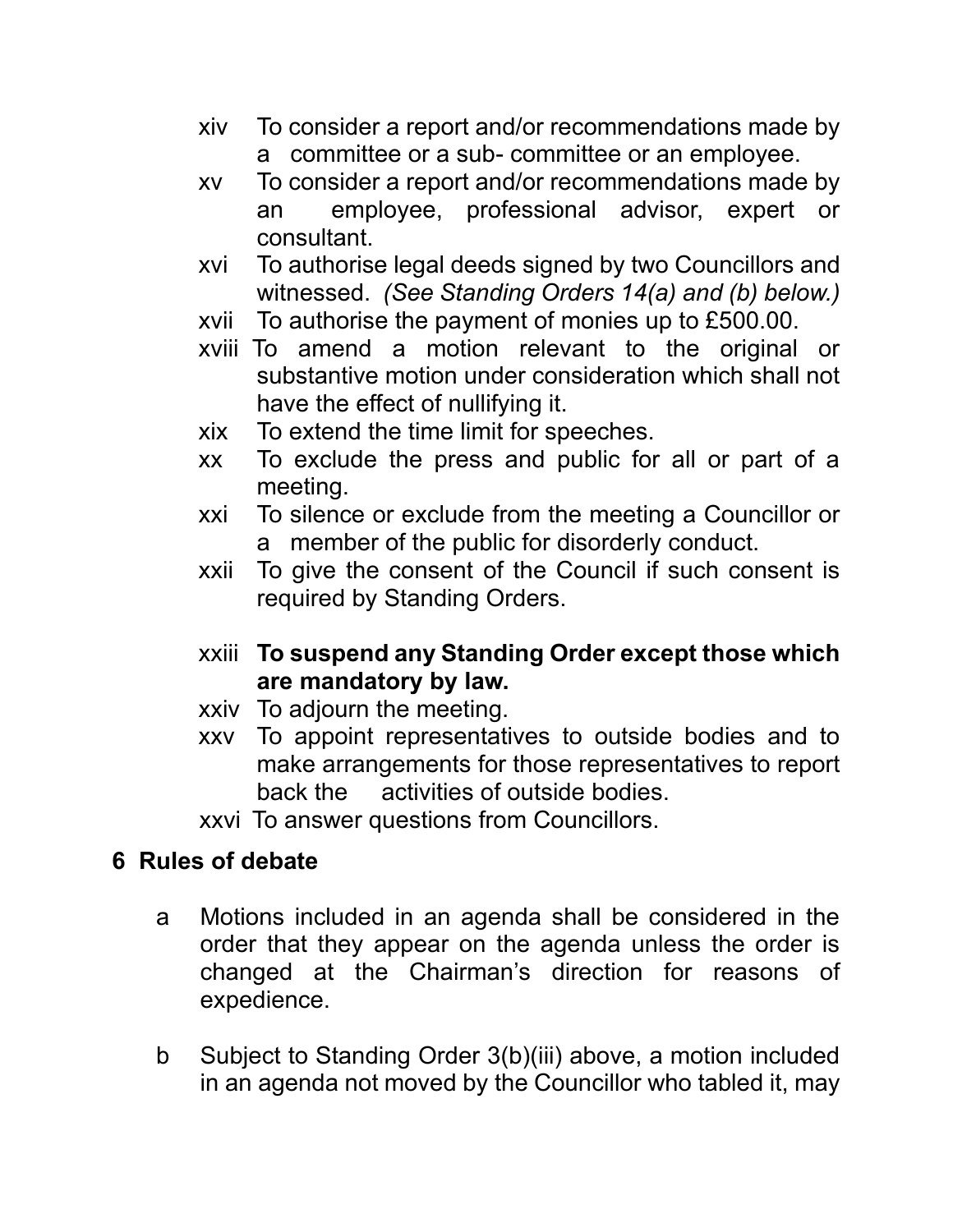be treated as withdrawn.

- c Any amendment to a motion shall be either:
	- i to leave out words;
	- ii to add words;
	- iii to leave out words and add other words.
- d Only one amendment shall be moved and debated at a time, the order of which shall be directed by the Chairman. No further amendment to a motion shall be moved until the previous amendment has been disposed of.
- e Subject to Standing Order 6(d) above, one or more amendments may be discussed together if the Chairman considers this expedient but shall be voted upon separately.
- f The mover of a motion or the mover of an amendment shall have a right of reply, not exceeding 3 minutes.
- g Where a series of amendments to an original motion are carried, the mover of the original motion shall have a right of reply in respect of the substantive motion at the very end of debate and immediately before it is put to the vote.
- h A point of order shall be decided by the Chairman and his decision shall be final.
- i In respect of Standing Orders above, the Chairman shall first be satisfied that the motion has been sufficiently debated before it is seconded and put to the vote.

## **7 Code of conduct**

a **All Councillors shall observe the code of conduct adopted by the Council.**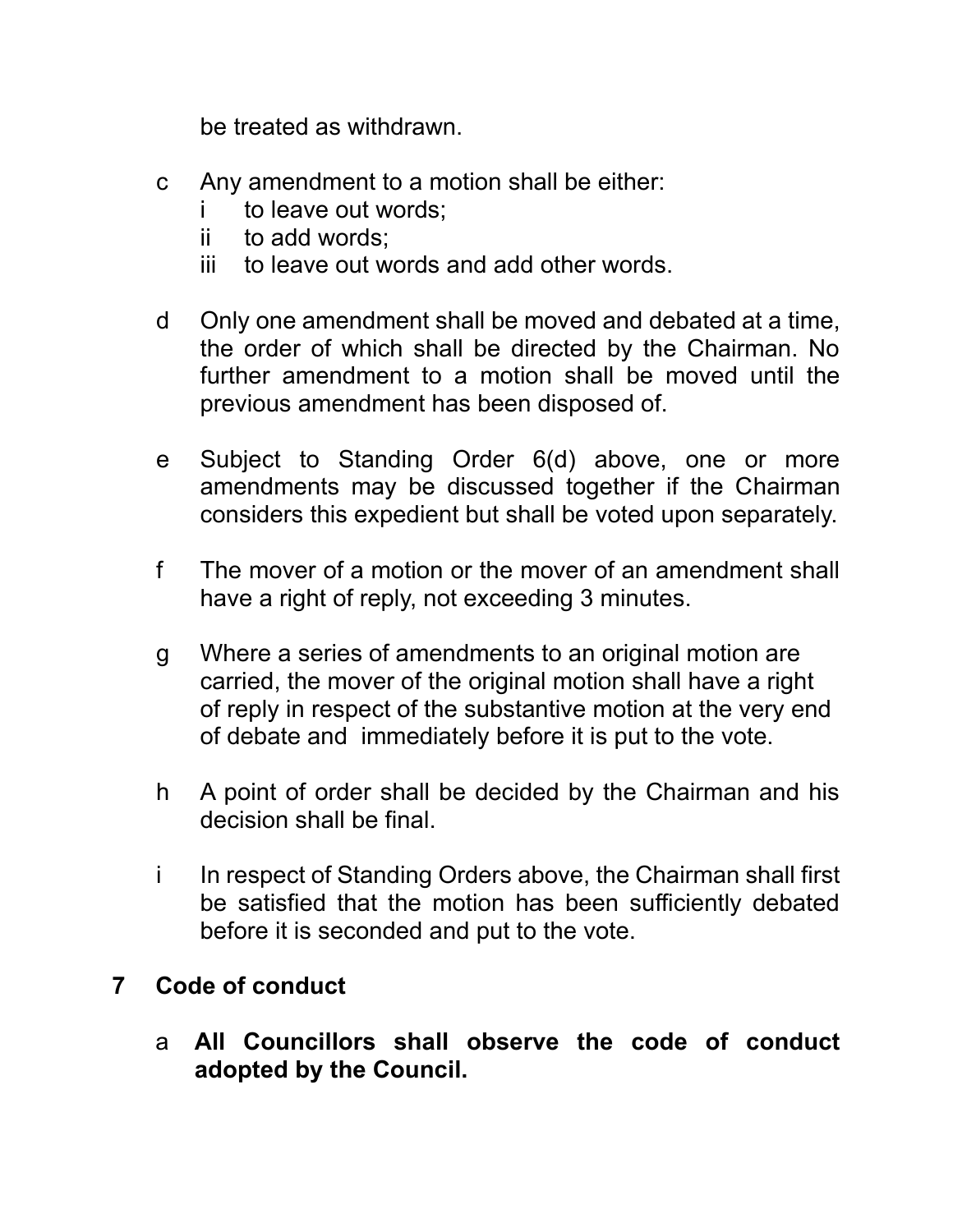b All Councillors shall undertake training in the code of conduct within 6 months of the delivery of their declaration of acceptance of office.

c Unless a dispensation has been granted, you may not participate in any discussion of, vote on, or discharge any function related to any matter in which you have a disclosable pecuniary interest as defined by Regulations referred to at Para 6(b)(i) of the Code of Conduct and you must also observe any restrictions the Parish Council may place on your involvement in matters where you have any interest as defined by the Parish Council and shown at Para 7 of the Code of Conduct.

- d Where you have any interest in any business of the Parish Council and you attend any meeting at which that business is to be considered, you must:
	- (i) disclose to that meeting the existence and nature of that interest;
	- (ii) disclose any interest in accordance with the Parish Council's reasonable requirements, no later than the commencement of the consideration of the business in which you have that interest, or (if later) the time at which the interest becomes apparent to you;
	- (iii) where you have a disclosable pecuniary interest, withdraw from the room or chamber where a meeting considering the business is being held at the commencement of the consideration of that business in which you have that interest, or (if later) the time at which the interest becomes apparent to you; and not seek to influence improperly any decision about that business;
- e The Council's Proper Officer is authorised to determine requests from Members of the Council for dispensation in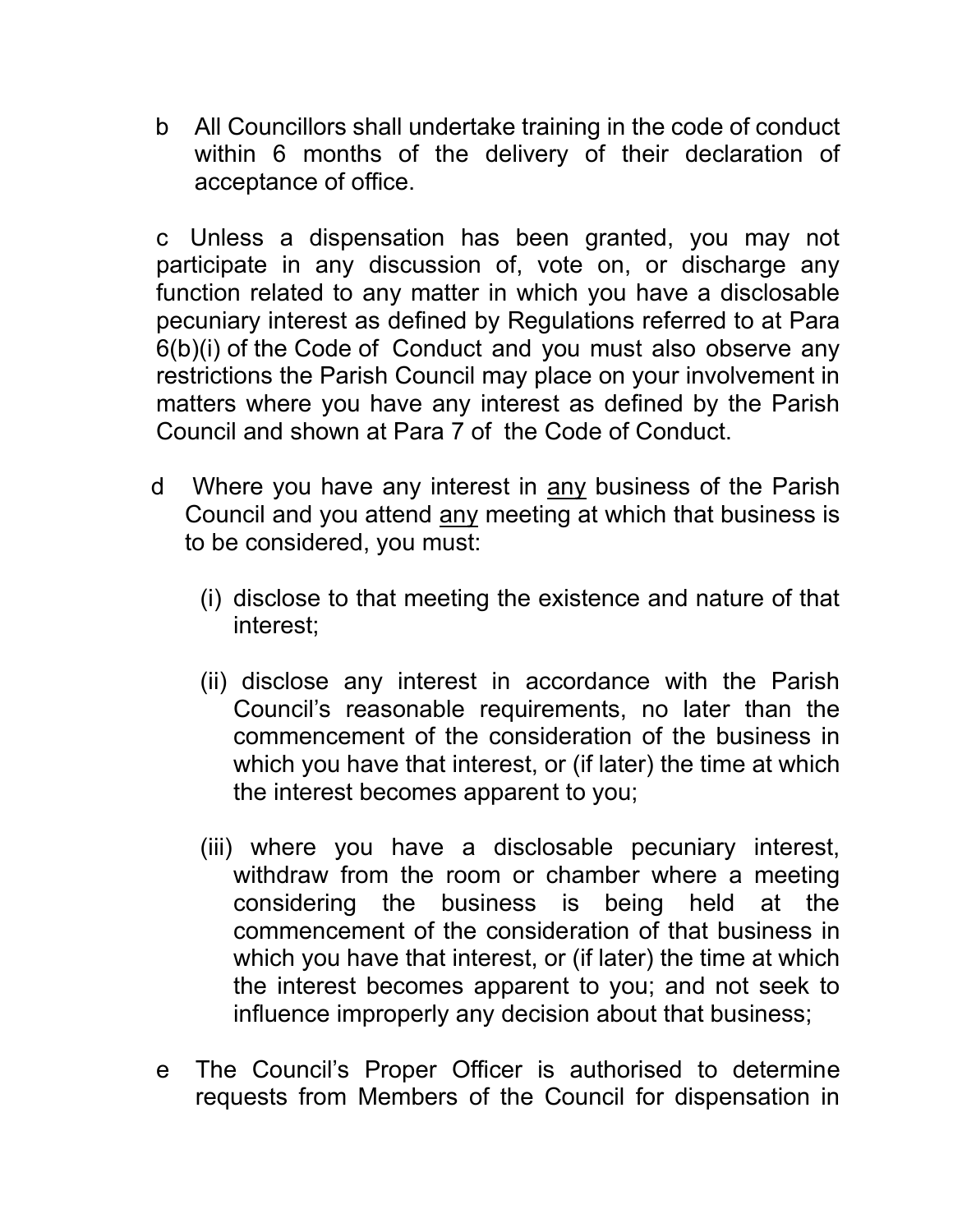accordance with the Council's Code of Conduct for Members where:

- i) it is appropriate in the circumstances of the case
- ii) a significant number of members would be prevented from participating in any item of business as to impede or affect the likely outcome
- iii) it is considered that the dispensation is in the interests of persons living within the Parish.

## **8 Questions**

- a A Councillor may seek an answer to a question concerning any business of the Council provided 7 clear days notice of the question has been given to the Proper Officer.
- b Councillors questions not related to items of business on the agenda for a meeting shall only be asked during the part of the meeting set aside for such questions.
- c Every question shall be minuted and maybe tabled as an agenda item as necessary.

#### **9 Minutes**

- a If a copy of the draft minutes of a preceding meeting has been circulated to Councillors no later than the day of service of the summons to attend the scheduled meeting they shall be taken as read.
- b No discussion of the draft minutes of a preceding meeting shall take place except in relation to their accuracy. A motion to correct an inaccuracy in the minutes shall be raised in accordance with Standing Order 5(a)(iv) above.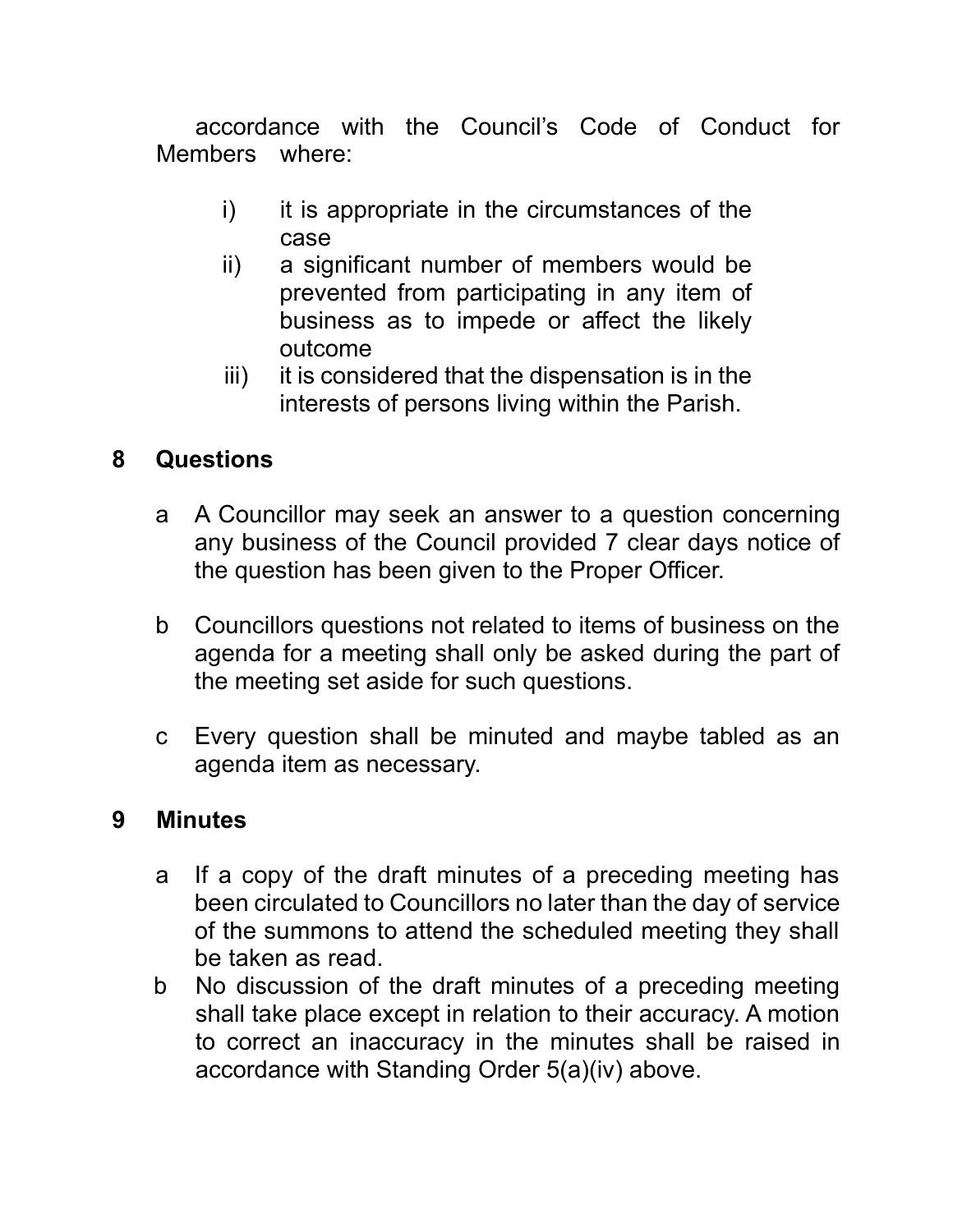- c Minutes, including any amendment to correct their accuracy, shall be confirmed by resolution and shall be signed by the Chairman of the meeting and stand as an accurate record of the meeting to which the minutes relate.
- d If the Chairman of the meeting does not consider the minutes to be an accurate record of the meeting to which they relate, he shall sign the minutes and include a paragraph in the following terms or to the same effect:

"The Chairman of this meeting does not believe that the minutes of the meeting of the () held on [date] in respect of ( ) were a correct record but his view was not upheld by the majority of the () and the minutes are confirmed as an accurate record of the proceedings."

- e Upon a resolution which confirms the accuracy of the minutes of a meeting, any previous draft minutes or recordings of the meeting shall be destroyed.
- f If the Council's gross annual income or expenditure (whichever is higher) does not exceed £25,000, it shall publish draft minutes on a website which is publicly accessible and free of charge not later than one month after the meeting has taken place.

#### **10 Disorderly conduct**

- a No person shall obstruct the transaction of business at a meeting or behave offensively or improperly.
- b If, in the opinion of the Chairman, there has been a breach of Standing Order 10(a) above, the Chairman shall express that opinion and thereafter any Councillor (including the Chairman) may move that the person be silenced or excluded from the meeting, and the motion, if seconded, shall be put forthwith and without discussion.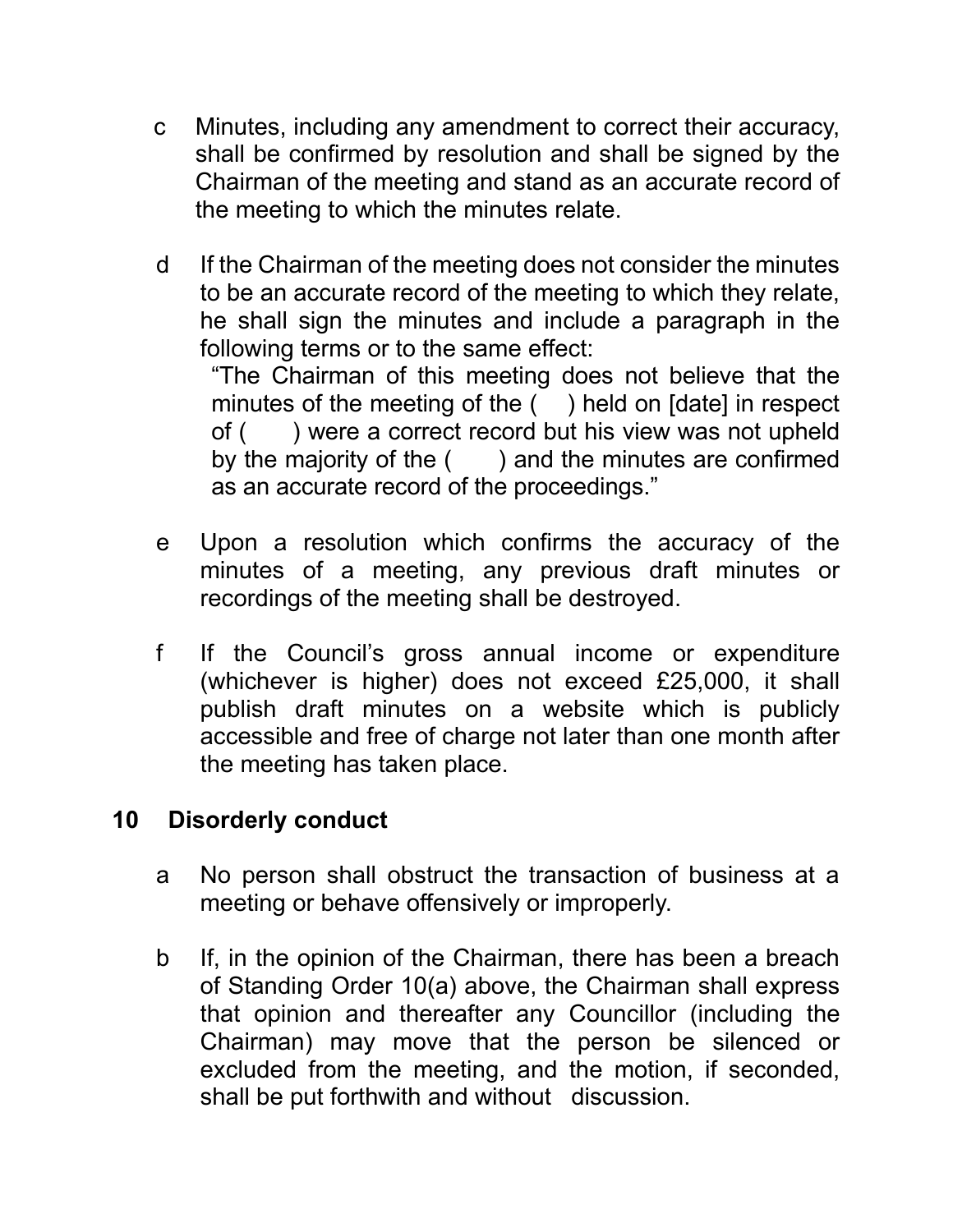c If a resolution made in accordance with Standing Order 10(b) above, is disobeyed, the Chairman may take such further steps as may reasonably be necessary to enforce it and/or he may adjourn the meeting.

## **11 Rescission of previous resolutions**

- a A resolution (whether affirmative or negative) of the Council shall not be reversed within 6 months except either by a special motion, the written notice whereof bears the names of at least 3 Councillors of the Council, or by a motion moved in pursuance of the report or recommendation of a committee.
- b When a special motion or any other motion moved pursuant to Standing Order 11(a) above has been disposed of, no similar motion may be moved within a further 6 months.

#### **12 Voting on appointments**

a Where more than 2 persons have been nominated for a position to be filled by the Council and none of those persons has received an absolute majority of votes in their favour, the name of the person having the least number of votes shall be struck off the list and a fresh vote taken. This process shall continue until a majority of votes is given in favour of one person. Any tie may be settled by the Chairman's casting vote.

#### **13 Expenditure**

- a Any expenditure incurred by the Council shall be in accordance with the Council's financial regulations.
- b **The Council's financial regulations shall be reviewed**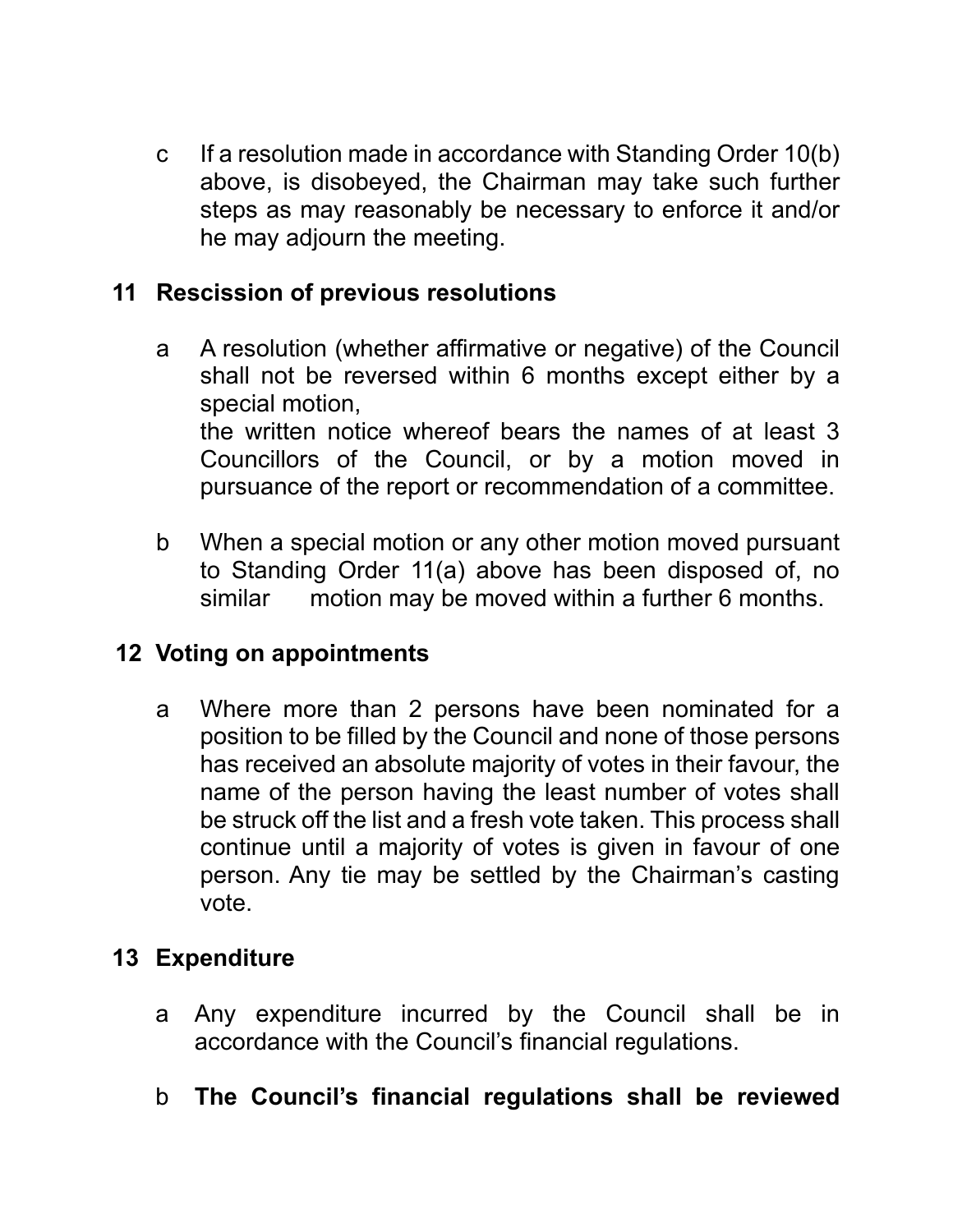**once a year.**

- c **The Council's financial regulations may make provision for the authorisation of the payment of money in exercise of any of the Council's functions to be delegated to a committee, sub-committee or to an employee.**
- **14 Execution and sealing of legal deeds** (See also Standing Order 5(a)(xvi))
	- a A legal deed shall not be executed on behalf of the Council unless the same has been authorised by a resolution.
	- b **In accordance with a resolution made under Standing Order 14(a) above, any two members of the Council, may sign, on behalf of the Council, any deed required by law and the Proper Officer shall witness their signatures.**
- **15 Committees** *(See also Standing Order 1)*
	- a The Council may, at its annual meeting, appoint standing committees and may at any other time appoint such other committees as may be necessary, and:
		- i shall determine their terms of reference;
		- ii may permit committees to determine the dates of their meetings;
		- iii may in accordance with Standing Orders, dissolve a committee at any time.

#### **16 Sub-committees** (*See also Standing Order 1)*

a Unless there is a Council resolution to the contrary, every committee may appoint a sub-committee whose terms of reference and members shall be determined by resolution of the committee.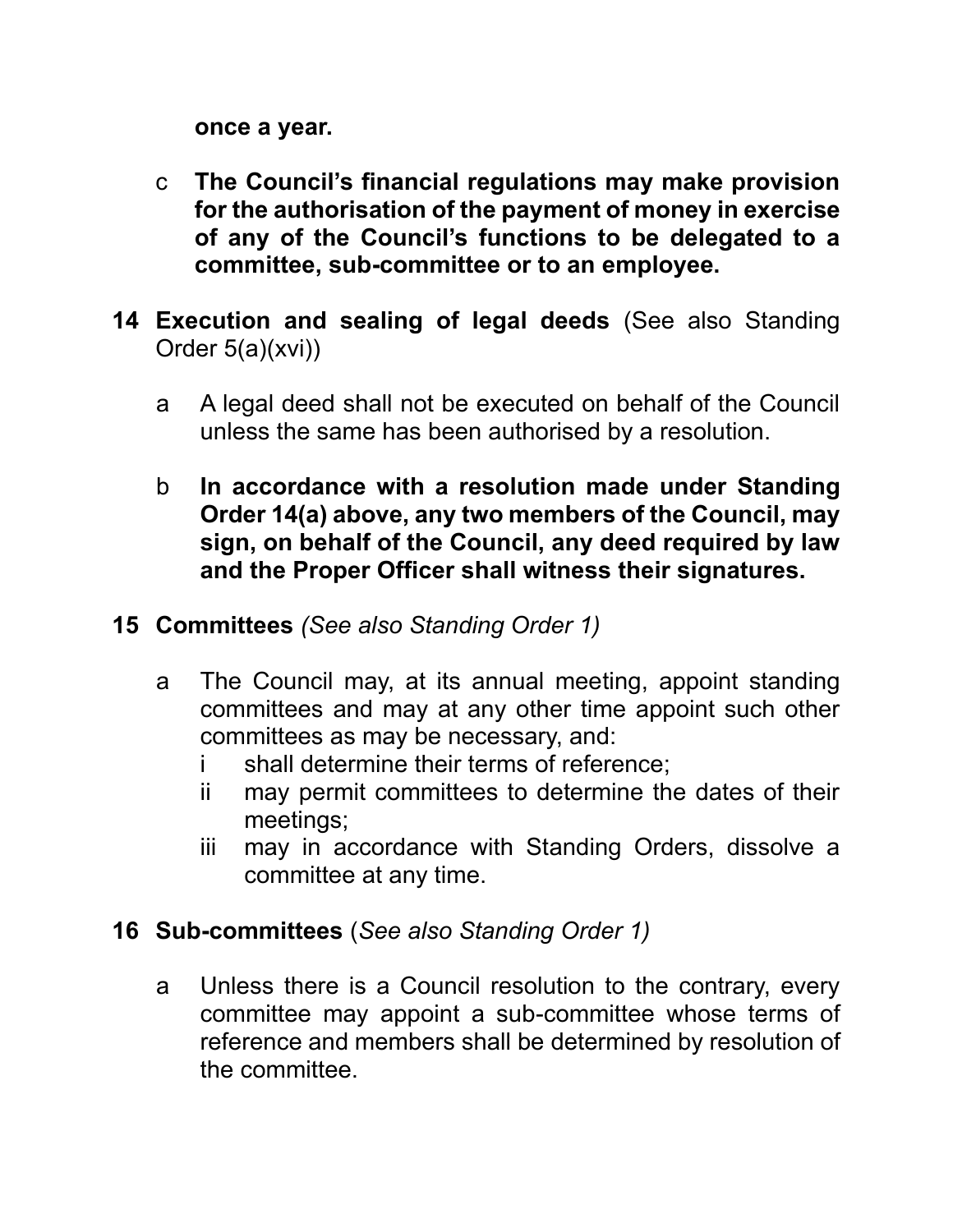- **17 Extraordinary meetings** (*See also Standing Order 1)*
	- a **The Chairman of the Council may convene an extraordinary meeting of the Council at any time.**
	- b **If the Chairman of the Council does not or refuses to call an extraordinary meeting of the Council within 7 days of having been requested to do so by two Councillors, those two**

**Councillors may convene an extraordinary meeting of the Council. The statutory public notice giving the time, venue and agenda for such a meeting must be signed by the two Councillors.**

#### **18 Accounts and Financial Statement**

- a All payments by the Council shall be authorised, approved and paid in accordance with the Council's financial regulations, which shall be reviewed at least annually.
- b The Responsible Financial Officer shall supply to each Councillor as soon as practicable after 31 March, 30 June, 30 September and 31 December in each year a statement summarising the Council's receipts and payments for the each quarter and the balances held at the end of a quarter. This statement should include a comparison with the budget for the financial year. A Financial Statement prepared on the appropriate accounting basis (receipts and payments, or income and expenditure) for a year to 31 March shall be presented to each Councillor before the end of the following month of May. The Statement of Accounts of the Council (which is subject to external audit), including the annual governance statement, shall be presented to Council for formal approval before 30 June.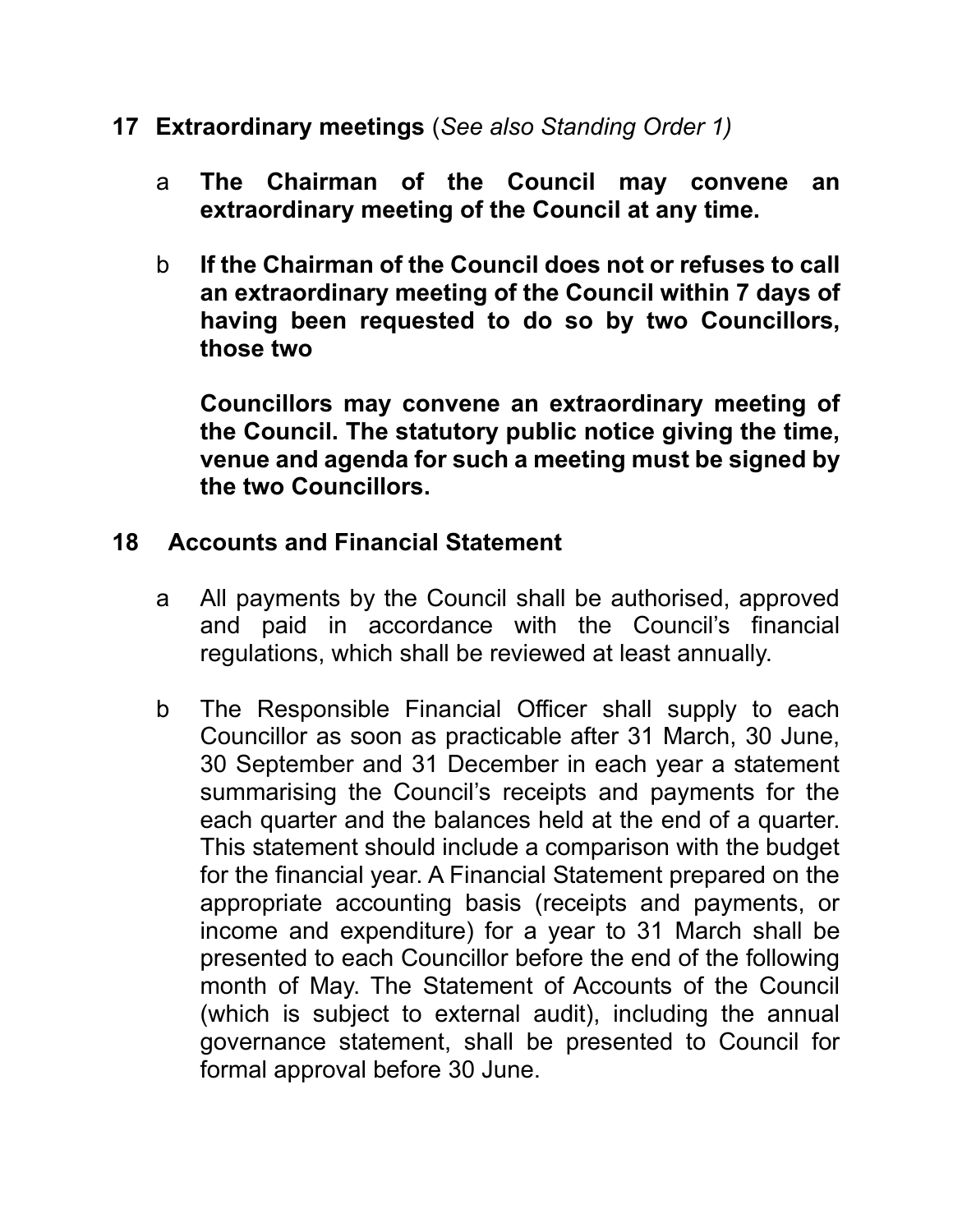#### **19 Estimates/Precepts**

- a **The Council shall approve written estimates for the coming financial year** at its meeting before the end of January.
- b Any committee desiring to incur expenditure shall give the Proper Officer a written estimate of the expenditure recommended for the coming year no later than December.

#### **20. Inspection of documents**

a Subject to Standing Orders to the contrary or in respect of matters which are confidential, a Councillor may, for the purpose of his official duties (but not otherwise), inspect any document in the possession of the Council or a committee or a sub-committee. The minutes of meetings of the Council, its committees or sub-committees shall be available for inspection by Councillors.

#### **21 Unauthorised activities**

- a Unless authorised by a resolution, no individual Councillor shall in the name or on behalf of the Council, a committee or a sub-committee:
	- i inspect any land and/or premises which the Council has a right or duty to inspect; or
	- ii issue orders, instructions or directions.

#### **22 Confidential Business**

- a Councillor shall not disclose information given in confidence or which they believe, or ought to be aware is of a confidential nature.
- b A Councillor in breach of the provisions of Standing Order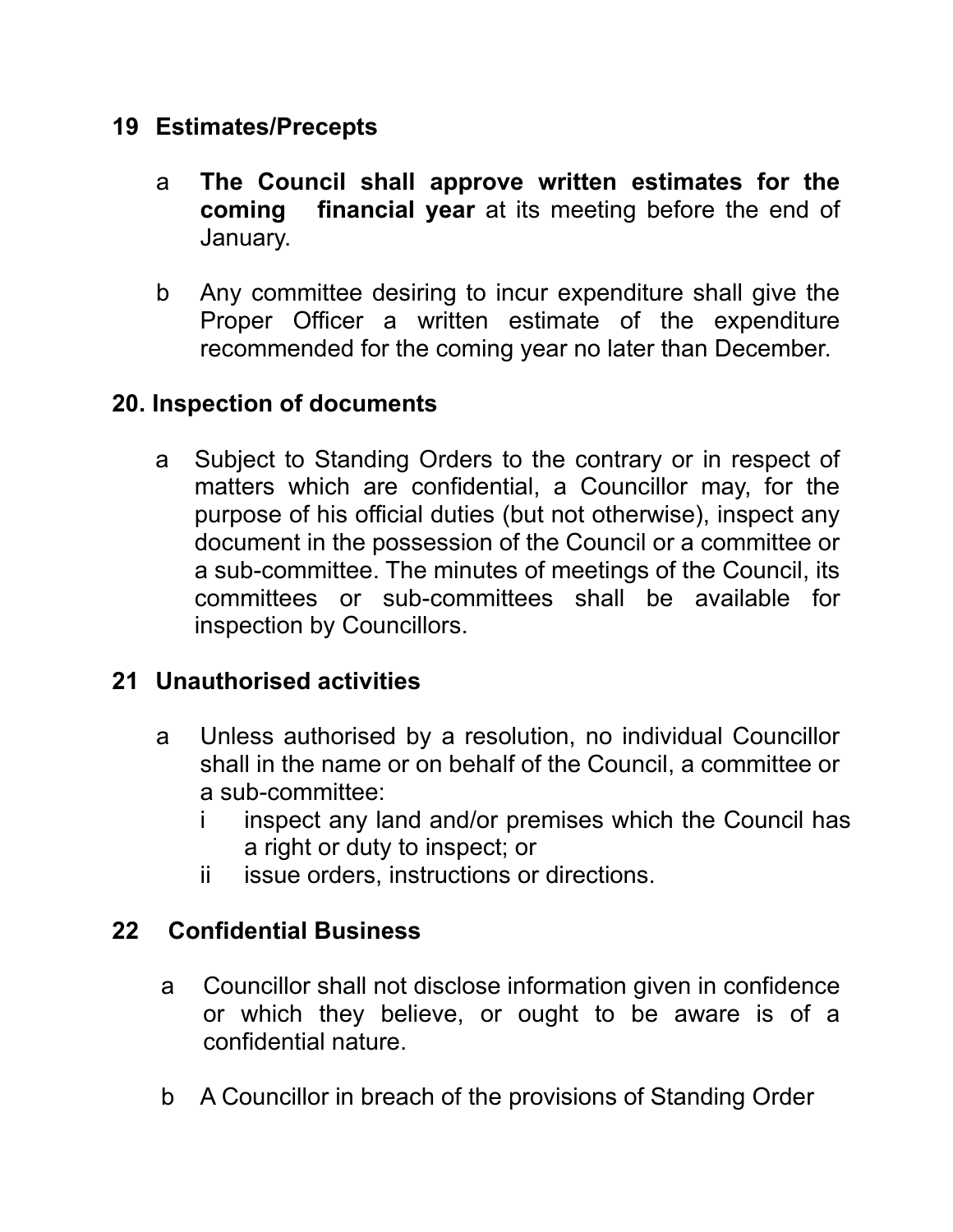26(a) above may be removed from a committee or a subcommittee by a resolution of the Council.

c A breach of confidentiality by a Councillor could lead to further action being taken through the Monitoring Officer of the Council's adopted Grievance Procedure

#### **23 General Power of Competence**

- a **Before exercising the General Power Of Competence, a meeting of the full Council shall have passed a resolution to confirm it has satisfied the prescribed statutory criteria required to qualify as an eligible Parish Council.**
- b **The Council's period of eligibility begins on the date that the resolution under Standing Order 22 (a) above was made and expires on the day before the annual meeting of the Council that takes place in a year of ordinary elections.**
- c **After the expiry of its preceding period of eligibility, the Council continues to be an eligible council solely for the purpose of completing any activity undertaken in the exercise of the General Power of Competence which was not completed before the expiry of the Council's preceding period of eligibility referred to in Standing Order 22(b) above.**

#### **24 Matters affecting council employees**

- a Any matter relating to a Council employee will not be dealt with until the Press and Public have been excluded from the meeting pursuant to Standing Order 1(c) above
- b Subject to the Council's policy regarding absences from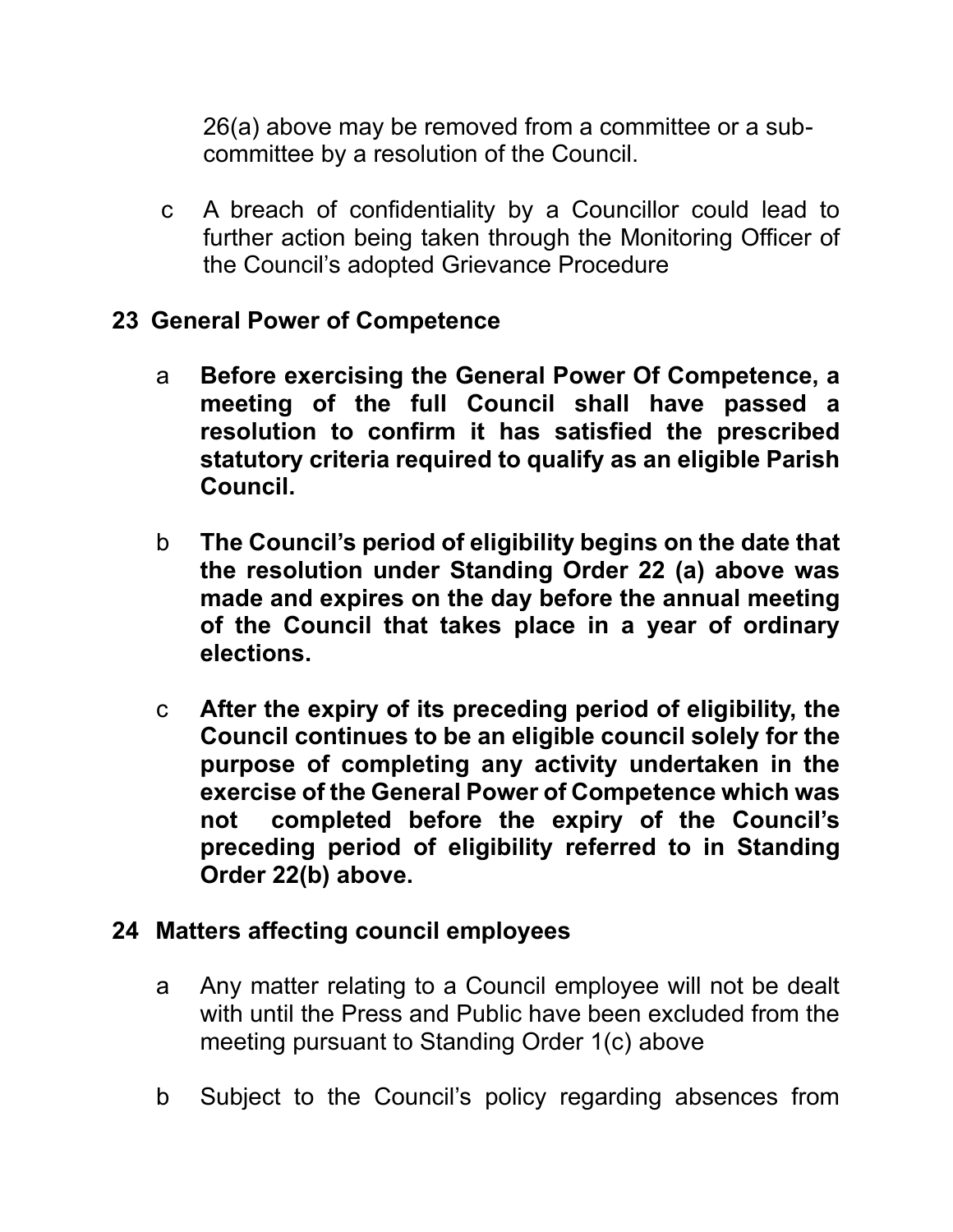work, the Council's most senior employee shall notify the Chairman (or, in his absence, the Vice-Chairman) and Personnel Officer of any absence occasioned by illness or urgency and that person shall report such absence to the Full Council at its next meeting.

- c The Chairman (or in his absence, the Vice-Chairman) along with the Personnal Officer and one other councillor shall upon a resolution conduct a review of the performance and/or appraisal of the Parish Clerk and shall keep a written record of it. The review and/or appraisal shall be reported back and shall be subject to approval by resolution by the Full Council.
- d Subject to the Council's policy regarding the handling of grievance matters, the Council's most senior employee (or other employees) shall contact the Chairman (or in his absence, the Vice-Chairman) and the Personnel Officer in respect of an informal or formal grievance matter, and this matter shall be reported back and progressed by resolution of the Full Council.
- e Subject to the Council's policy regarding the handling of grievance and disciplinary matters, if an informal or formal grievance matter raised by the Parish Clerk relates to the Chairman or Vice-Chairman, this shall be communicated to another member of the Full Council, which shall be reported back and progressed by resolution of the Full Council.
- f Any persons responsible for all or part of the management of the Clerk/or other employee shall keep written records of all meetings relating to their performance, and capabilities, grievance and disciplinary matters.
- g The Council shall keep written records relating to employees secure. All paper records shall be secured under lock and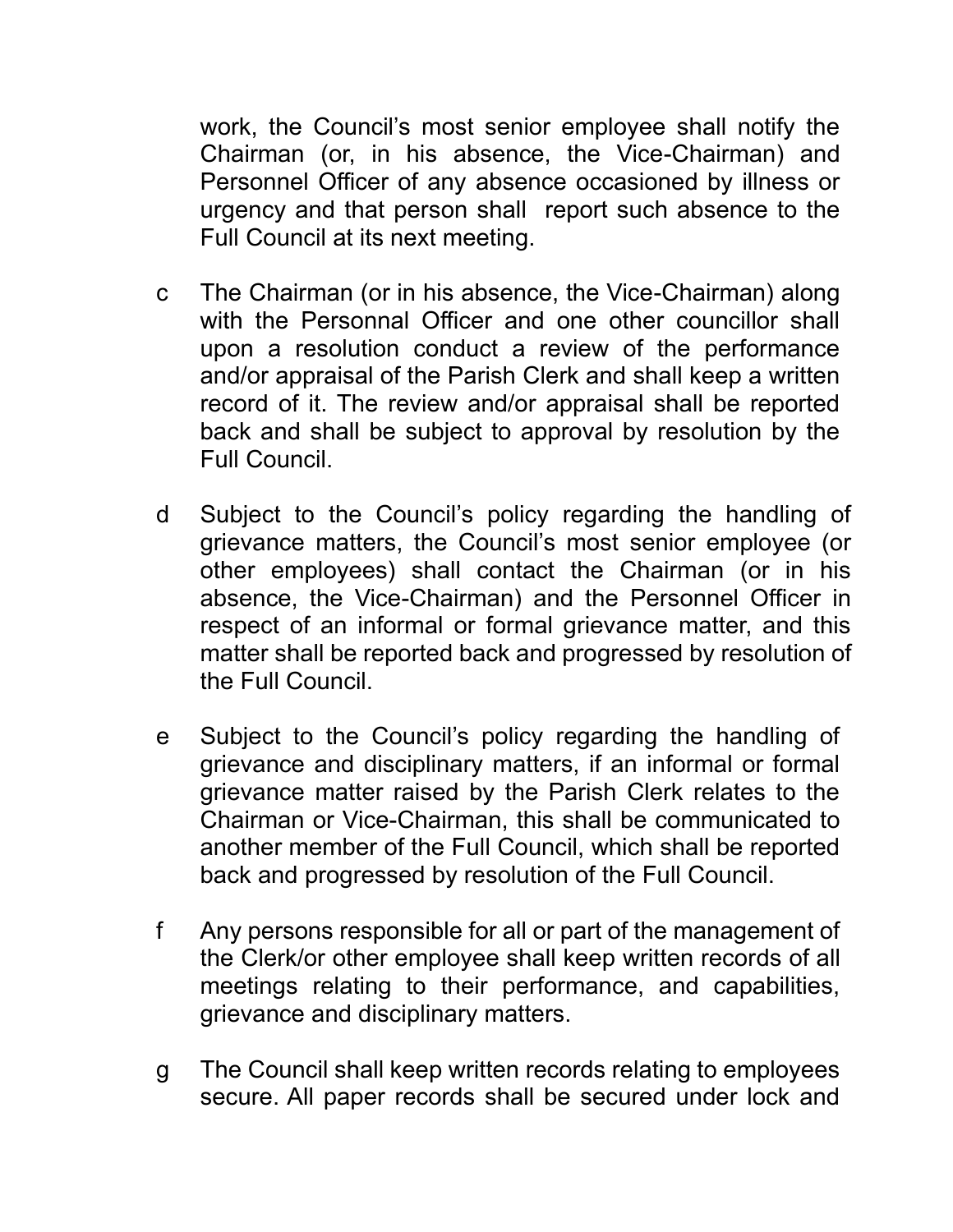electronic records shall be password protected.

- h Records documenting reasons for an employee's absence due to ill health or details of a medical condition shall be made available only to the Chair or person with responsibility for the same.
- i Access and means of access by keys and/or computer passwords to records of employment referred to in Standing Orders 23(g) and (h) above shall be provided only to the Chairman of the Council and the Personnel Officer.

## **25 Freedom of Information Act 2000**

- a All requests for information held by the Council shall be processed in accordance with the Council's policy in respect of handling requests under the Freedom of Information Act 2000. As a Parish Council these requests will be prioritised and responded to as quickly as possible, where legal advice is required on releasing information a response might take longer but in all cases the Parish Council will aim to provide a response within the 20 working days timescale.
- b Correspondence from, and notices served by, the Information Commissioner shall be referred by the Proper Officer to the Chairman, Finance Officer and Personnel Officer. The said officers shall have the power to do anything to facilitate compliance with the Freedom of Information Act 2000 including exercising the powers of the Proper Officer in respect of Freedom of Information requests set out under Standing Order 3(b)(x) above.

## **26 Responsibilities to Provide Information**

a If gross annual income or expenditure does not exceed £25,000 the Council, shall publish information in accordance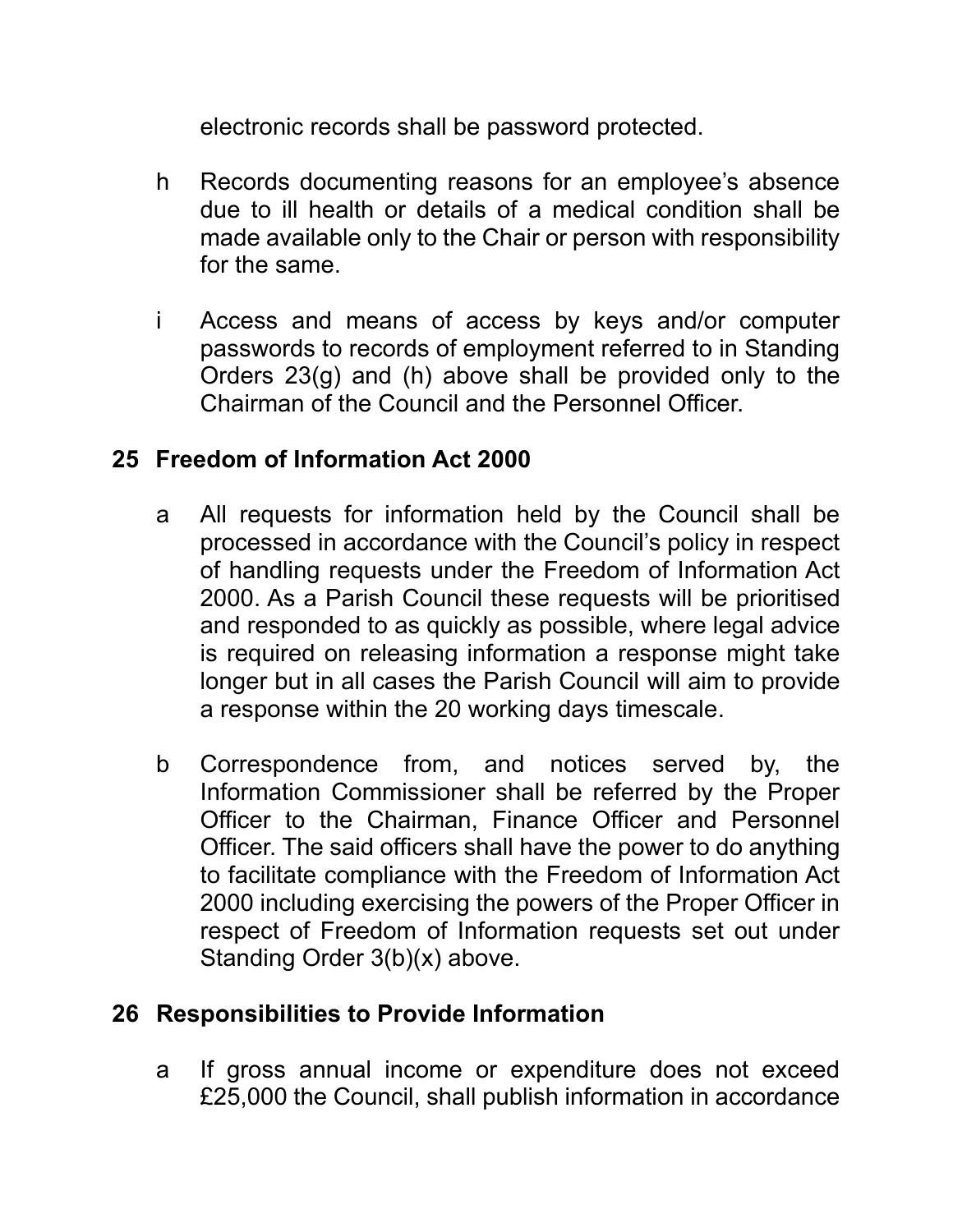with the requirements of the Smaller Authorities (Transparency Requirements) (England) Regulations 2015.

b If gross annual income or expenditure exceeds £200,000 the Council, shall publish information in accordance with the requirements of the Local Government (Transparency Requirements) (England) Regulations 2015

#### **27 Responsibilities under Data Protection Legislation**

- a The Council shall have policies and procedures in place to respond to an individual exercising statutory rights concerning personal data.
- b The Council shall have a written policy in place for responding to an managing a personal data breach.
- c The Council shall keep a record of all personal data breaches comprising the facts relating to the personal data breach, its effects and the remedial action take.
- d The Council shall ensure that information communicated in its privacy notice(s) is in an easily accessible and available form and kept up to date.
- e The Council shall maintain a written record of its processing activities.

G The Council shall have in place and keep under review, technical and organisational measures to keep secure information (including personal data) which it holds in paper and electronic form. Such arrangements shall include deciding who has access to personal data and encryption of personal data.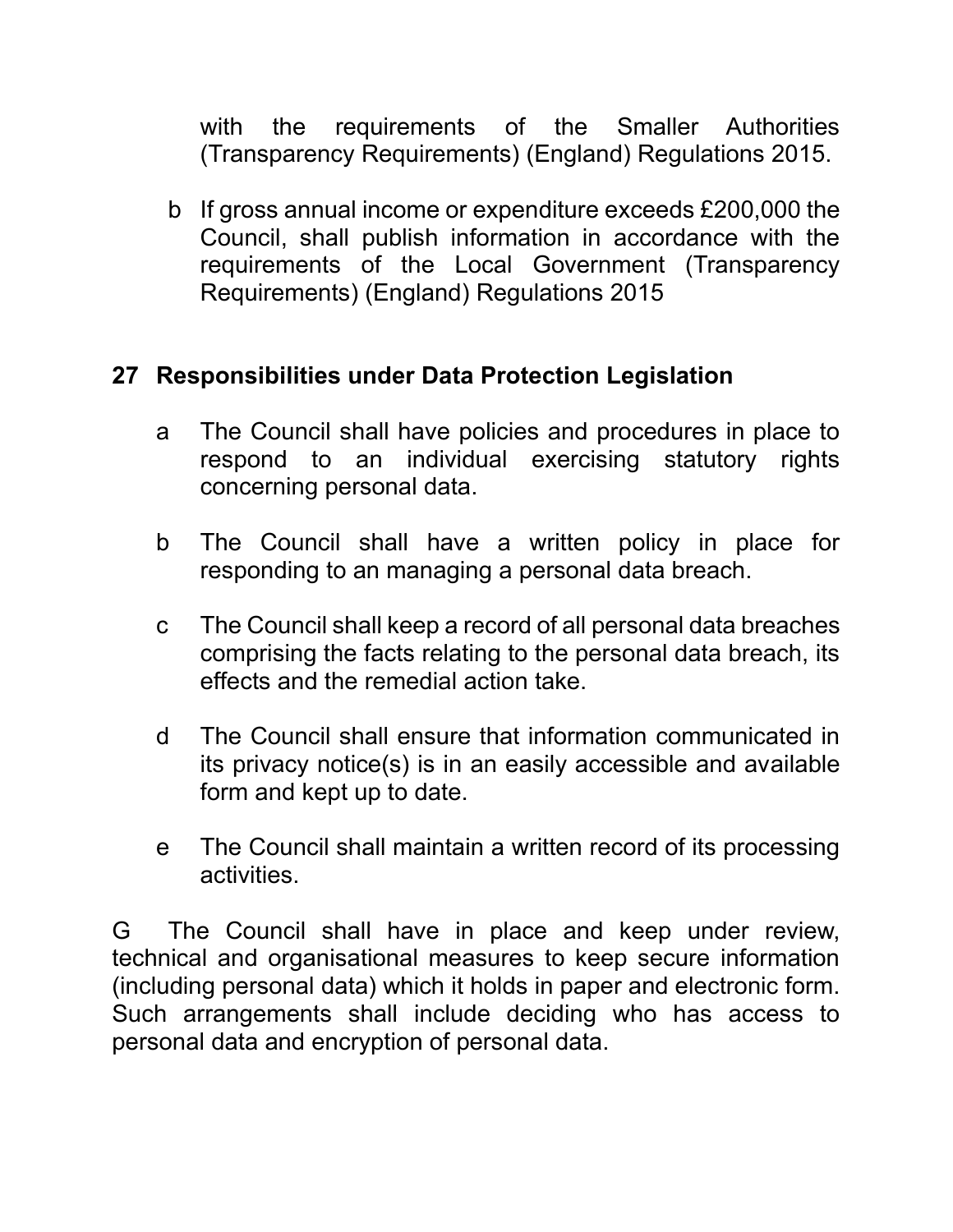#### **28 Relations with the press/media**

- a All requests from the press and other media will be responded to by the Proper Officer having first consulted with the Chairman and the relevant other councillors.
- b All requests from the press or other media for an oral or written statement or comment from the Council shall be processed in accordance with the Council's policy in respect of dealing with the press and/or other media dealt with in Standing Order 25(a).
- c In accordance with the Council's policy in respect to dealing with the press and/or other media, Councillors shall not, in their official capacity, provide oral or written statements or written articles to the press or other media.

## **29 Liaison with District and County or Unitary Councillors**

a An invitation to attend a meeting of the Council shall be sent, together with the agenda, to the Councillor of the District and County or Unitary Council representing its electoral ward.

#### **30 Financial matters**

- a The Council shall consider and approve financial regulations drawn up by the Responsible Financial Officer, which shall include detailed arrangements in respect of the following:
	- i the accounting records and systems of internal control;
	- ii the assessment and management of financial risks faced by the Council;
	- iii the work of the Internal Auditor and the receipt of regular reports from the Internal Auditor, which shall be required at least annually;
	- iv the inspection and copying by Councillors and local electors of the Council's accounts and/or orders of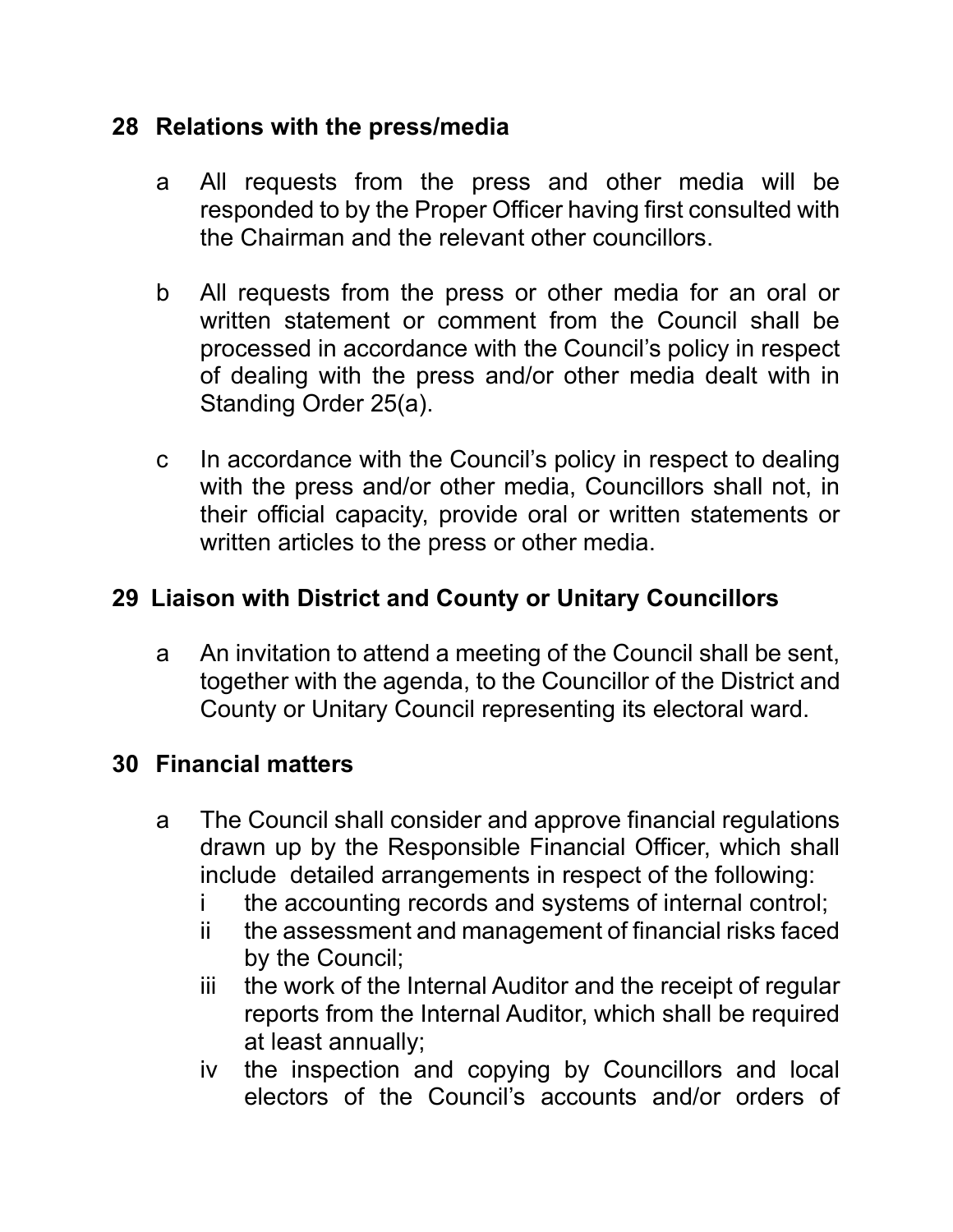payments;

- v procurement policies (subject to Standing Order 27(b) below) including the setting of values for different procedures where the contract has an estimated value of less than £1,000.00.
- b **Any proposed contract for the supply of goods, materials, services and the execution of works with an estimated value in excess of [**£1,000.00**] shall be procured on the basis of a formal tender as summarised in Standing Order 27(c) below.**
- c Any formal tender process shall comprise the following steps:
	- i a public notice of intention to place a contract will be advertised locally;
	- ii a specification of the goods, materials, services and the execution of works shall be drawn up;
	- iii tenders are to be sent, in a sealed marked envelope, to the Proper Officer by a stated date and time;
	- iv tenders submitted are to be opened, after the stated closing date and time, by the Proper Officer;
	- v tenders are then to be assessed and reported to the appropriate meeting of Council or Committee.
- d Neither the Council, nor any committee, is bound to accept the lowest tender, estimate or quote.
- e A public contract regulated by the Public Contracts Regulations 2015 with an estimated value in excess of £25,000 but less than the relevant thresholds in standing order 27f is subject to Regulations 109-114 of the Public Contracts Regulations 2015 which include a requirement on the Council to advertise the contract opportunity on the Contracts Finder website regardless of what other means it uses to advertise the opportunity.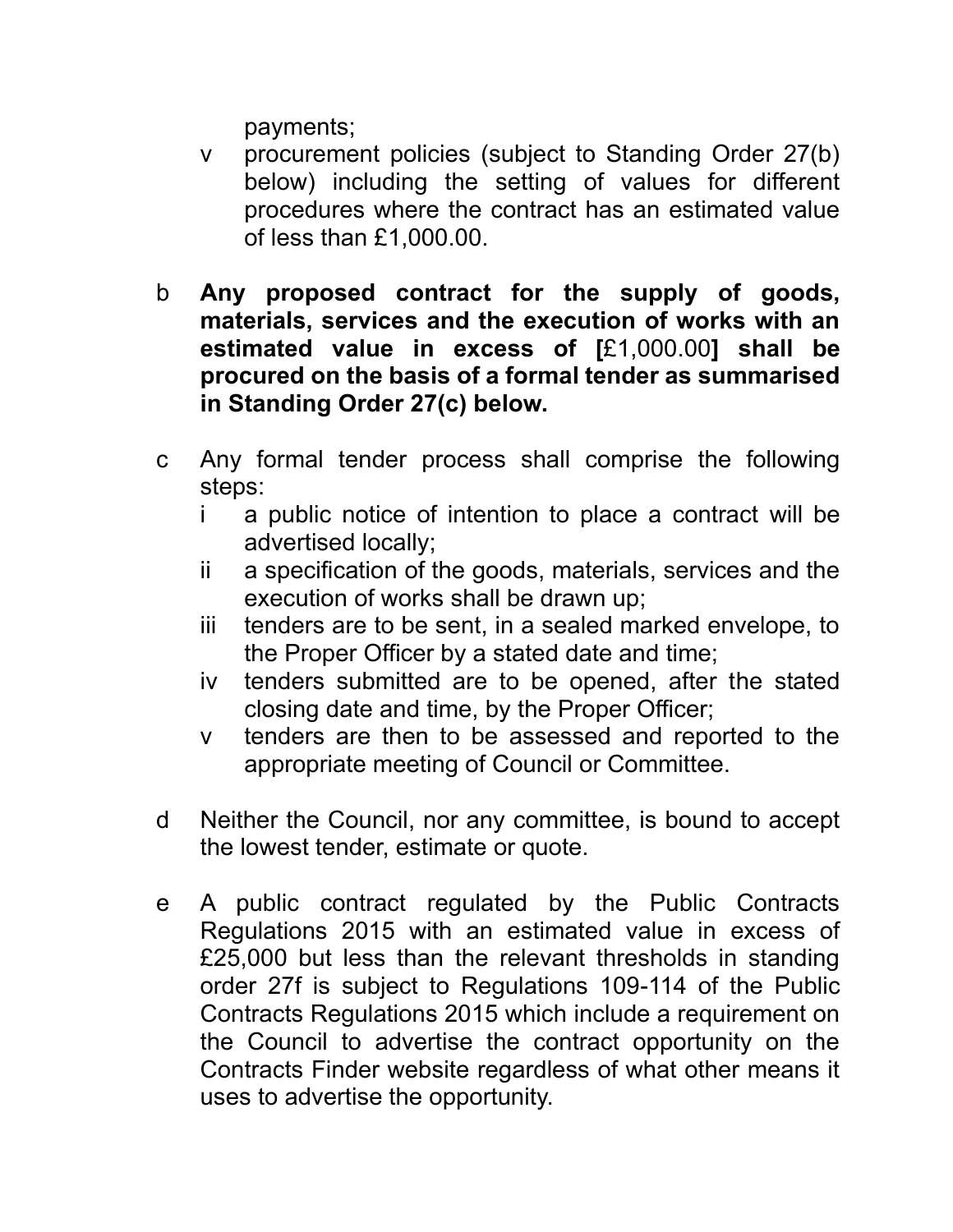- f A public contract regulated by the Public Contracts Regulations 2015 with an estimated value in excess of £181,302 for a public service or supply contract or in excess of £4,551,413 for a public works contract (or other thresholds determined by the European Commission every two years and published in the Official Journal of the European Union (OJEU)) shall comply with the relevant procurement procedures and other requirements in the Public Contracts Regulations 2015 which include advertising the contract opportunity on the Contracts Finder website and in OJEU.
- g A public contract in connection with the supply of gas, heat, electricity, drinking water, transport services, or postal services to the public; or the provision of a port or airport; or the exploration for extraction of gas, oil or solid fuel with an estimated value in excess of £363,424 for a supply, services or design contract; or in excess of £4,551,416 for a works contract; or £820,370 for a social and other specific services contract (or other thresholds determined by the European Commission every two years and published in OJEU) shall comply with the relevant procurement procedures and other requirements in the Utilities Contracts Regulations 2016.

#### **31 Allegations of breaches of the Code of Conduct**

- a On receipt of a notification that there has been an alleged breach of the code of conduct the Proper Officer shall refer it to the Council. Monitoring Officer.
- b Where the notification relates to a complaint made by the Proper Officer, the Proper Officer shall notify the Chairman of the Council of that fact, who, upon receipt of such notification, shall nominate a person to assume the duties of the Proper Officer set out in the remainder of this Standing Order, who shall continue to act in respect of that matter as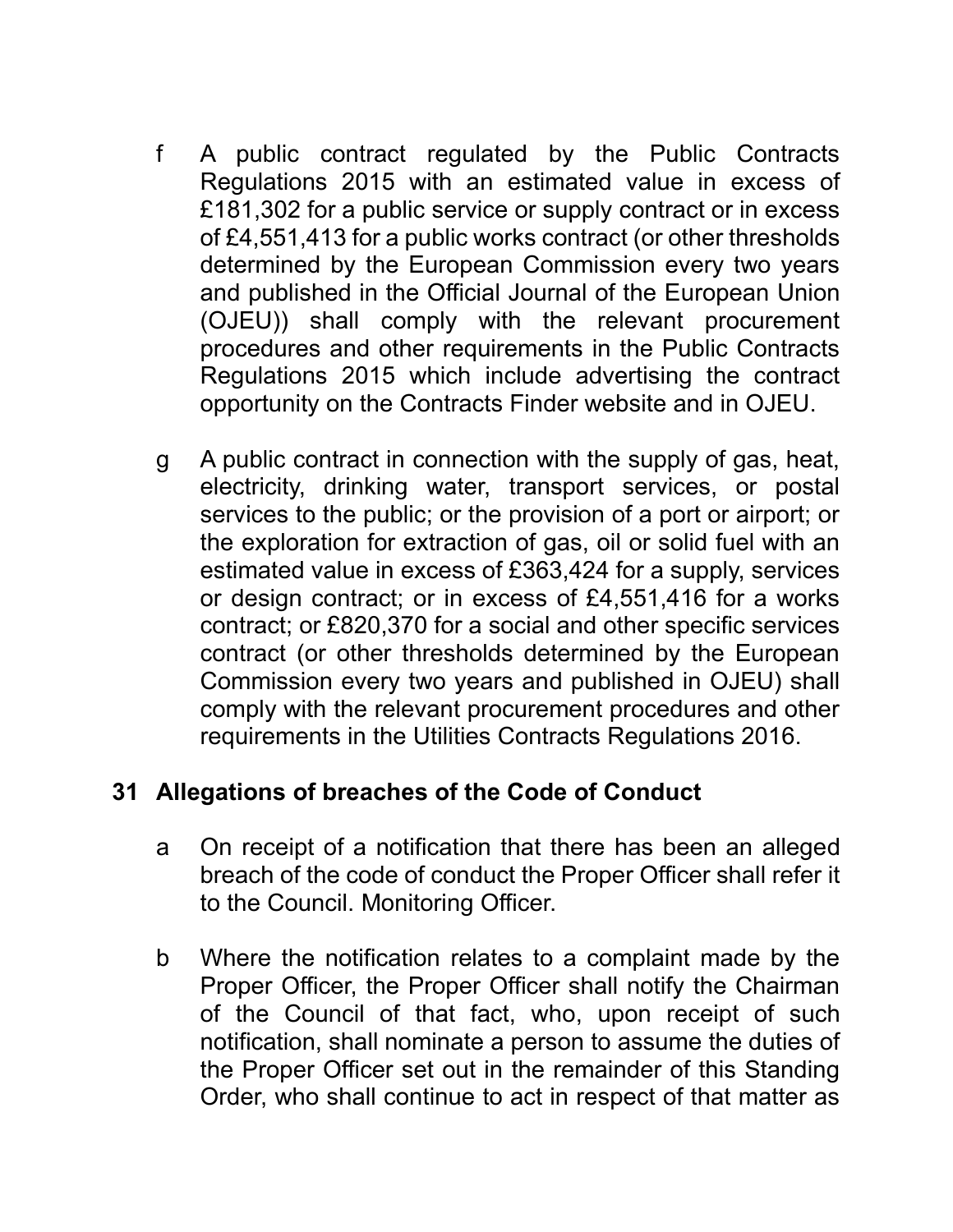such until the complaint is resolved.

- c Where a notification relates to a complaint made by an employee (not being the Proper Officer) the Proper Officer shall ensure that the employee in question does not deal with any aspect of the complaint.
- d The subject matter of notifications shall be confidential and, insofar as it is possible to do so by law, the Council (including the Proper Officer and the Chairman) shall take the steps set out below, together with other steps considered necessary, to maintain confidentiality.
	- i Draft the summonses and agendas in such a way that the identity and subject matter of the complaint are not disclosed.
	- ii Ensure that any background papers containing the information set out in Standing Order 28(a) above are not made public.
	- iii Ensure that the public and press are excluded from meetings as appropriate.
	- iv Ensure that the minutes of meetings preserve confidentiality.
	- v Consider any liaison that may be required with the person or body with statutory responsibility for the investigation of the matter.
- e Standing Order 28(d) above should not be taken to prohibit the Council (whether through the Proper Officer or the Chairman) or otherwise from disclosing information to members and officers of the Council or to other persons where such disclosure is necessary to deal with the complaint or is required by law.
- f The Council shall have the power to:
	- seek documentary and other evidence from the person or body with statutory responsibility for investigation of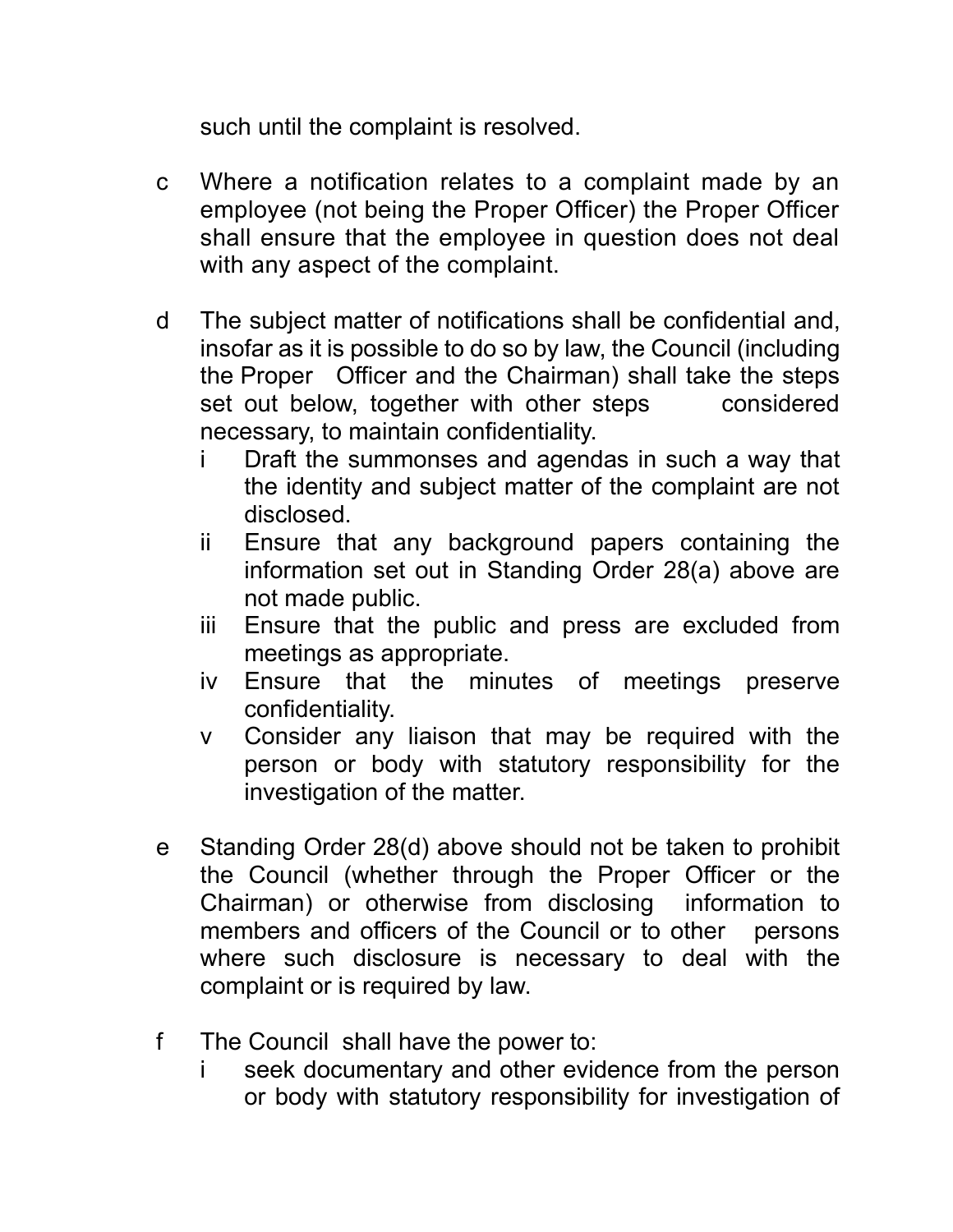the matter;

- ii seek and share information relevant to the complaint;
- Iii grant the member involved a financial indemnity in respect of legal costs, which shall be in accordance with the law and subject to approval by a meeting of the full Council.
- g References in Standing Order 28 to a notification shall be taken to refer to a communication of any kind which relates to a breach or an alleged breach of the code of conduct by a Councillor.

#### **32 Variation, revocation and suspension of Standing Orders**

a A motion to permanently add to or to vary or to revoke one or more of the Council's Standing Orders not mandatory by law shall not be carried unless two-thirds of the Councillors at a meeting of the Council vote in favour of the same.

#### **33 Standing Orders to be given to Councillors**

- a The Proper Officer shall provide a copy of the Council's Standing Orders to a Councillor upon delivery of his Declaration of Acceptance of Office.
- b The Chairman's decision as to the application of Standing Orders at meetings shall be final.
- c A Councillor's failure to observe Standing Orders more than 3 times in one meeting may result in him being excluded from the meeting in accordance with Standing Orders.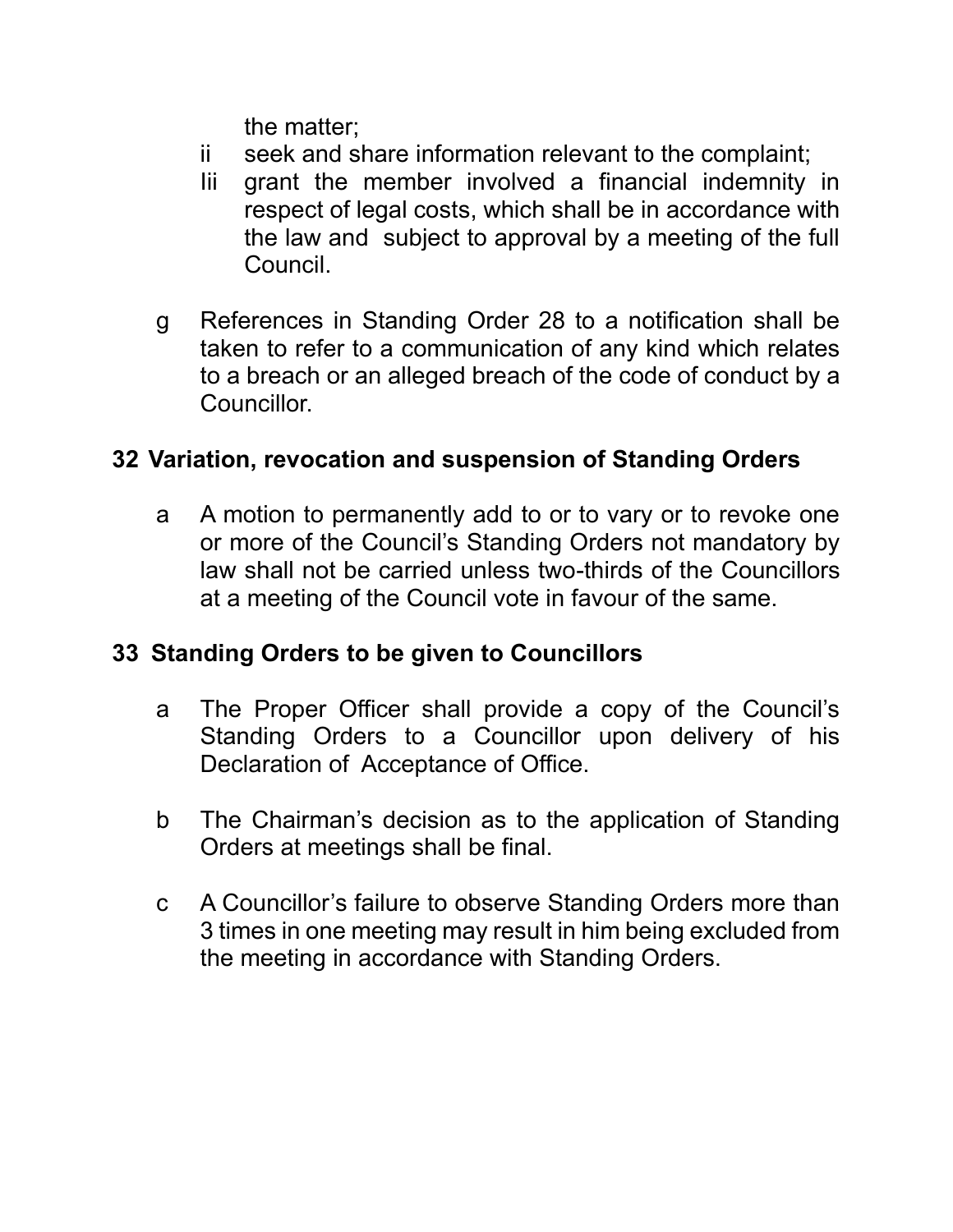## RECORD OF CHANGES

#### Holders of these Orders are requested to record below the entry of authorised changes as soon as such are issued by the Clerk in pursuance of Council resolution

| [OB]                                                                                         |                                                         |                  |
|----------------------------------------------------------------------------------------------|---------------------------------------------------------|------------------|
| Order No.                                                                                    | <b>Signature of Person</b><br><b>Posting the Change</b> | <b>Date</b>      |
| 27. B & i                                                                                    | V Woodhouse                                             | May 2017         |
| 1, 24, 24, 27 & inclusion<br>of 25 & 26                                                      | V Woodhouse                                             | May 2018         |
| Page 9 Paragraph X<br>22, 23, 30 and 28<br>inclusion of 22 as<br>per minutes of July<br>2021 | V Woodhouse                                             | <b>July 2021</b> |
|                                                                                              |                                                         |                  |
|                                                                                              |                                                         |                  |
|                                                                                              |                                                         |                  |
|                                                                                              |                                                         |                  |
|                                                                                              |                                                         |                  |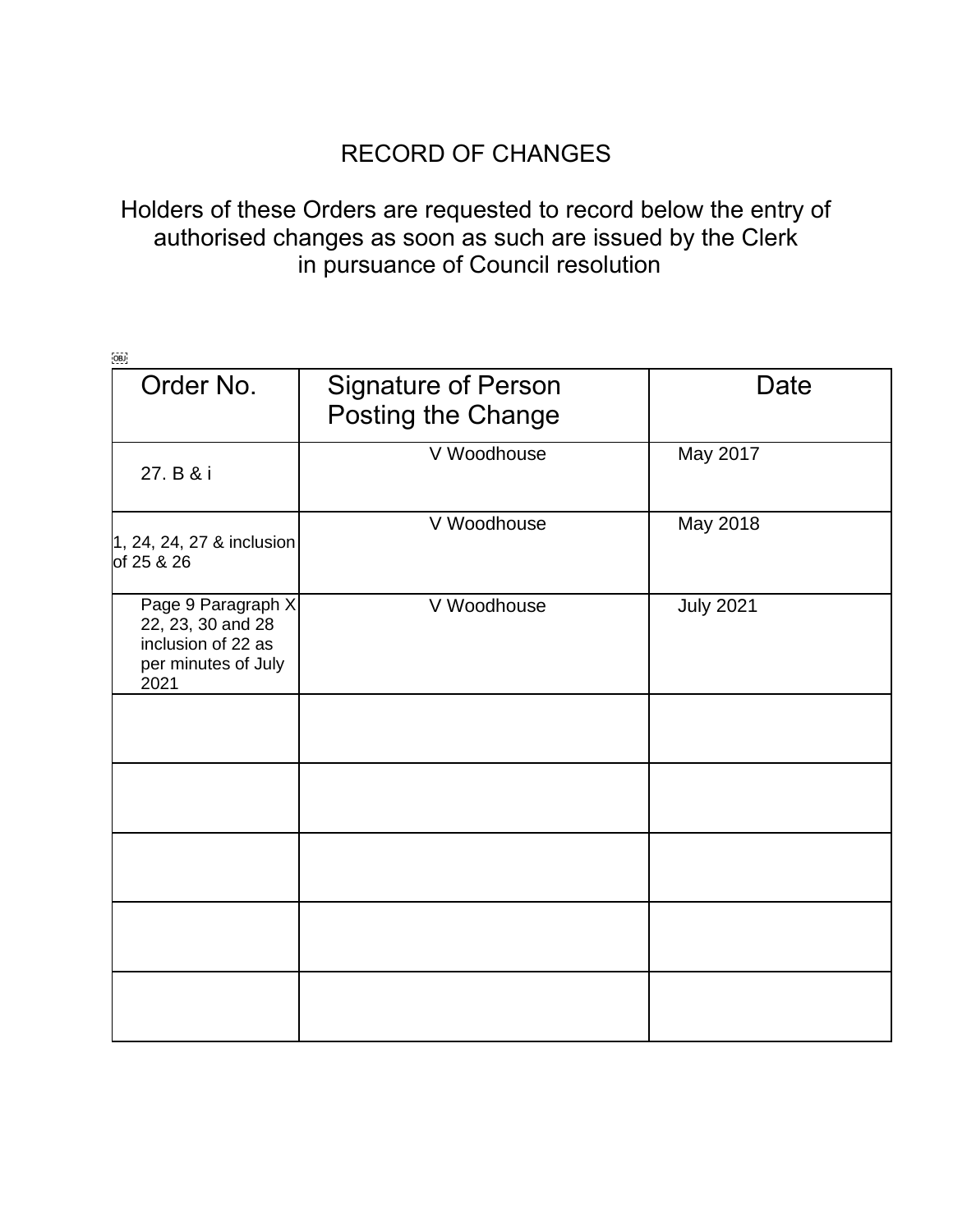#### **Preface**

Throughout these Orders, certain terms are used throughout. These terms and their definitions for the purposes of these Standing Orders are set out below.

The term Council shall mean **BERRYNARBOR PARISH COUNCIL** unless otherwise indicated.

"Chairman" and "Vice Chairman" refer to the offices of the Chairman and Vice-Chairman of Berrynarbor Parish Council unless otherwise indicated.

"Councillor" refers, except where the content suggests otherwise, a person elected (whether his election is contested or not) and co-opted onto the council, or a person who is not a Councillor but who is a member of a committee or a sub-committee or is a member of, and represents the council on any joint committee or joint sub-committee of the council who in law is entitled to vote on any question which falls to be decided at a council, committee or sub-committee meeting. It is recognised that local Councillors can be male or female and, therefore, a reference to the masculine gender in these Standing Orders should also be construed as a reference to the feminine gender except where the context suggests otherwise.

"Resolution" is the legal term for a decision lawfully made by the majority of those present and voting at a council, committee or sub-committee meeting.

"Financial Regulations" refer to Berrynarbor Parish Council's Standing Orders for the regulation of its financial affairs and accounting procedures.

Some of the Standing Orders are mandatory because they reflect requirements of Acts of Parliament and subsequent regulations. For ease of reference, the orders or parts of orders concerned are printed in **bold type**. The Standing Orders in bold type may not be amended unless the legislation out of which they are born changes.